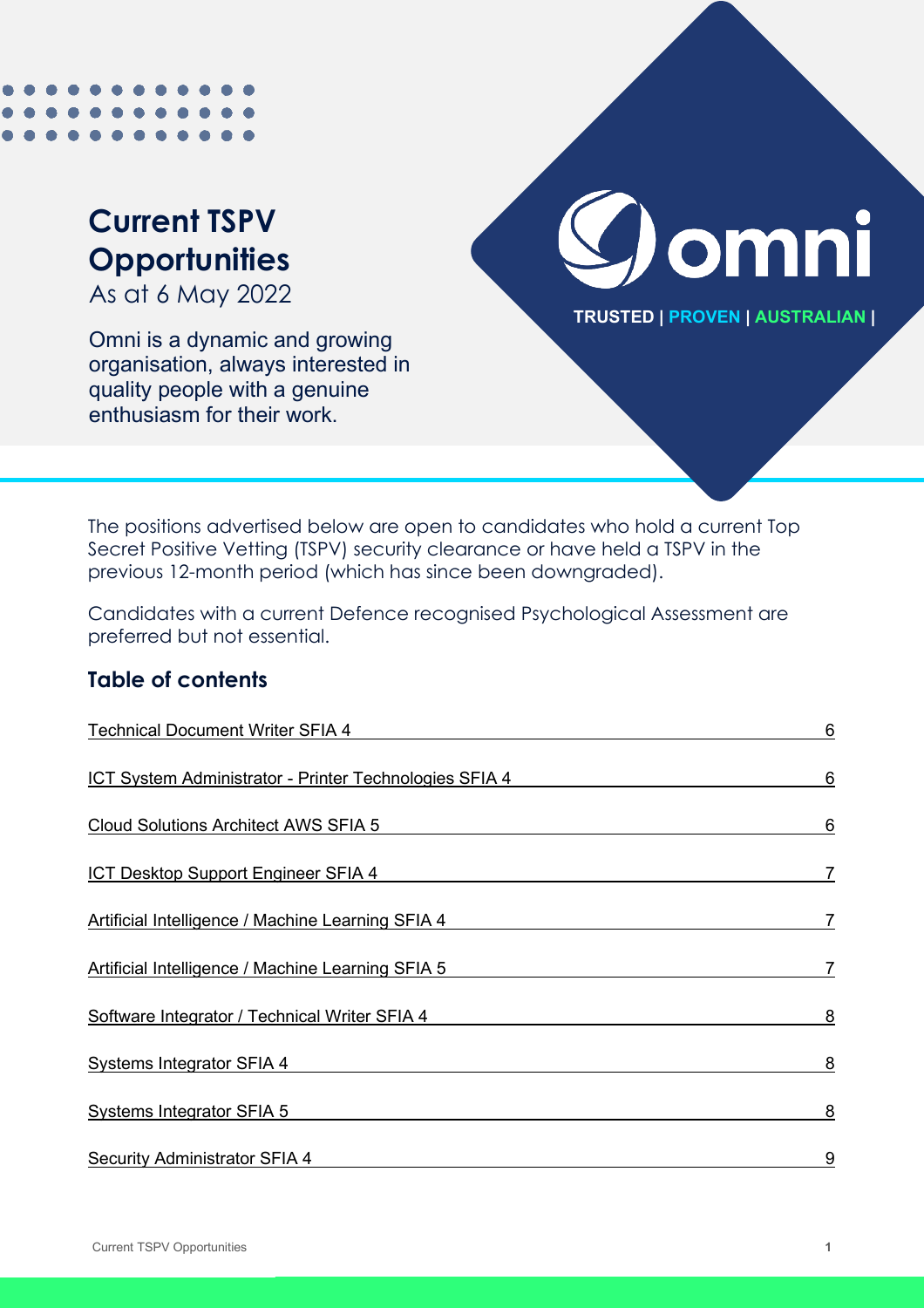| <b>Cloud Administrator SFIA 3</b>                                                                                                                                                                                              | 9          |
|--------------------------------------------------------------------------------------------------------------------------------------------------------------------------------------------------------------------------------|------------|
| Cloud Administrator SFIA 4 Services and Services and Services and Services and Services and Services and Services and Services and Services and Services and Services and Services and Services and Services and Services and  | 9          |
| Cloud Network Developer/Implementer SFIA 5                                                                                                                                                                                     | <u>10</u>  |
| Network Automation Engineer SFIA 4 Network and the control of the control of the control of the control of the control of the control of the control of the control of the control of the control of the control of the contro | 10         |
| Asset Manager SFIA 4 and 200 million and 200 million and 200 million and 200 million and 200 million and 200 million                                                                                                           | 10         |
| Systems Engineering Manager SFIA 5                                                                                                                                                                                             | <u>11</u>  |
| <b>ICT System Administrator SFIA 3</b><br><u> 1989 - Johann Barn, amerikansk politiker (d. 1989)</u>                                                                                                                           | 11         |
| <b>Project Manager SFIA 5</b>                                                                                                                                                                                                  | 11         |
| <b>Enterprise Architect SFIA 5</b><br><u> 1989 - Johann Stein, mars an deus Amerikaansk kommunister (</u>                                                                                                                      | 12         |
| ICT Windows System Administrator SFIA 4                                                                                                                                                                                        | <u> 12</u> |
| Specialist - Business Intelligence and Technical Optimisation SFIA 6                                                                                                                                                           | <u>12</u>  |
| Software Developer SFIA 5                                                                                                                                                                                                      | <u> 13</u> |
| Project Manager SFIA 5 and the contract of the contract of the contract of the contract of the contract of the                                                                                                                 | <u> 13</u> |
| Planning Manager SFIA 5 and the control of the control of the control of the control of the control of the control of the control of the control of the control of the control of the control of the control of the control of | 13         |
| <b>ICT Security Specialist (Certifier) SFIA 5</b>                                                                                                                                                                              | <u>14</u>  |
| ICT Security Systems Engineer and Analytics Specialist SFIA 5                                                                                                                                                                  | 14         |
| Security Infrastructure Systems Administrator SFIA 3                                                                                                                                                                           | 14         |
| Radio Frequency DSP Engineer SFIA 3                                                                                                                                                                                            | 15         |
| Radio Frequency Engineer SFIA 4 and 200 million and 200 million and 200 million and 200 million and 200 million                                                                                                                | 15         |
| <b>Systems Engineer SFIA 5</b>                                                                                                                                                                                                 | 15         |
| Software Tester SFIA 4<br><u> 1989 - Johann John Stone, markin film yn y brening yn y brening yn y brening y brening yn y brening y brenin</u>                                                                                 | 16         |
| Project Support Officer SFIA 2                                                                                                                                                                                                 | <u> 16</u> |
| Project Support Officer SFIA 3                                                                                                                                                                                                 | <u> 16</u> |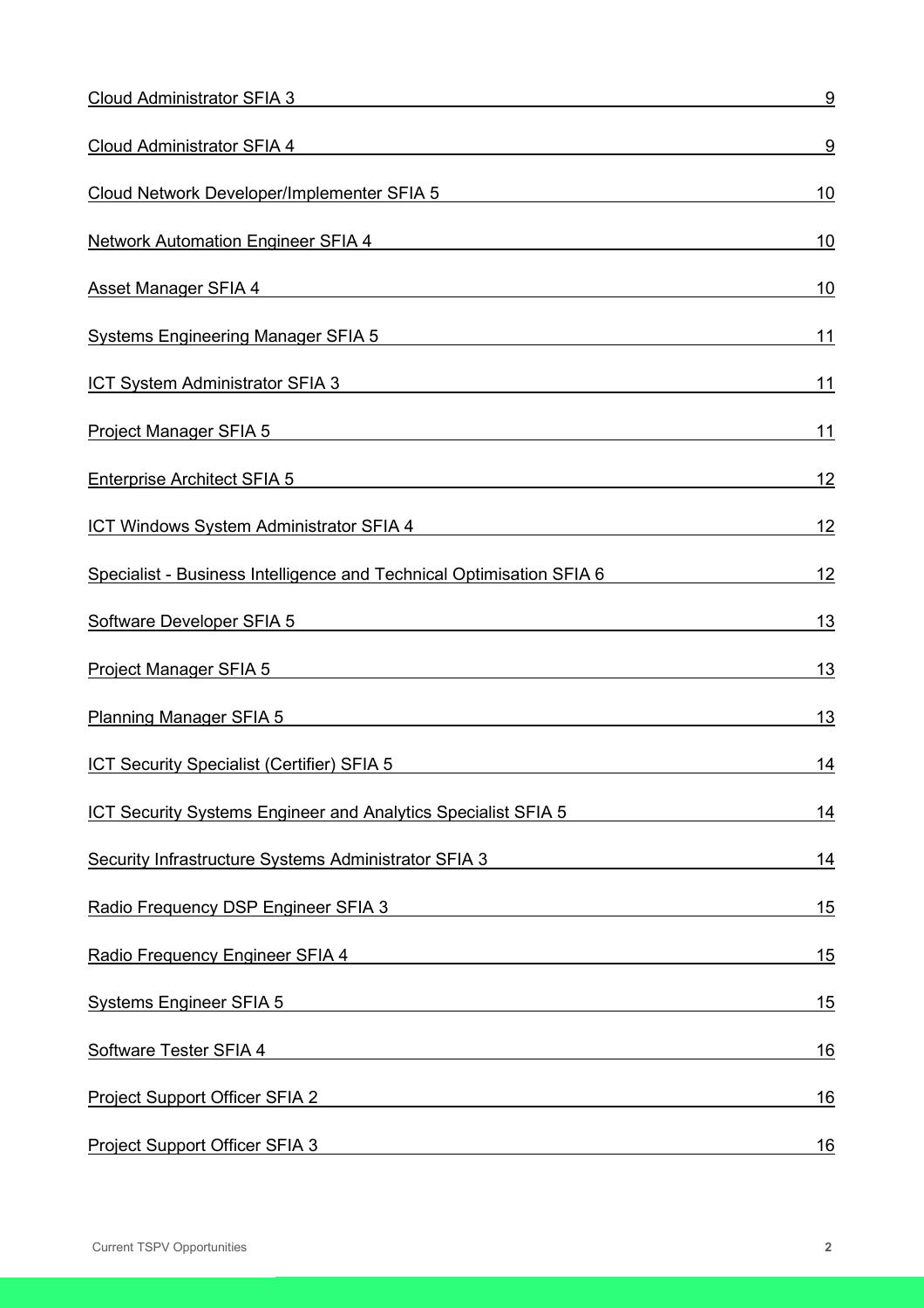| Project Manager SFIA 4                                                                                                                                                                                                             | <u>17</u>       |
|------------------------------------------------------------------------------------------------------------------------------------------------------------------------------------------------------------------------------------|-----------------|
| Project Manager SFIA 5 and the contract of the contract of the contract of the contract of the contract of the                                                                                                                     | 17              |
| <b>Business Analyst SFIA 4</b> and the state of the state of the state of the state of the state of the state of the state of the state of the state of the state of the state of the state of the state of the state of the state | <u>17</u>       |
| <b>Business Analyst SFIA 4</b> and the state of the state of the state of the state of the state of the state of the state of the state of the state of the state of the state of the state of the state of the state of the state | <u> 18</u>      |
| Planning Manager SFIA 5 Second Second Second Second Second Second Second Second Second Second Second Second Second Second Second Second Second Second Second Second Second Second Second Second Second Second Second Second Se     | 18              |
| <b>Solutions Architect SFIA 5</b><br><u> 1980 - Johann Barbara, martxa eta batarra (h. 1980).</u>                                                                                                                                  | <u> 18</u>      |
| <b>Network Engineer SFIA 4</b>                                                                                                                                                                                                     | <u>19</u>       |
| Network Administrator SFIA 4 Second Second Second Second Second Second Second Second Second Second Second Second Second Second Second Second Second Second Second Second Second Second Second Second Second Second Second Seco     | <u> 19</u>      |
| Software Developer SFIA 3                                                                                                                                                                                                          | <u>19</u>       |
| Software Developer SFIA 4 Software Developer SFIA 4                                                                                                                                                                                | 20              |
| Software Developer SFIA 4 Software Developer SFIA 4                                                                                                                                                                                | 20              |
| Software Developer SFIA 4                                                                                                                                                                                                          | $\overline{20}$ |
| Software Developer SFIA 5                                                                                                                                                                                                          | <u>21</u>       |
| Software Developer SFIA 5                                                                                                                                                                                                          | <u>21</u>       |
| <b>AWS System Administrator (Operations) SFIA 4</b>                                                                                                                                                                                | 21              |
| <b>ICT System Administrator SFIA 4</b>                                                                                                                                                                                             | 22              |
| System Administrator / VMware SFIA 5                                                                                                                                                                                               | <u>22</u>       |
| <b>System Administrator SFIA 3</b>                                                                                                                                                                                                 | <u>22</u>       |
| <b>System Administrator SFIA 3</b>                                                                                                                                                                                                 | 22              |
| <b>System Administrator SFIA 3</b>                                                                                                                                                                                                 | 23              |
| <b>System Administrator SFIA 3</b>                                                                                                                                                                                                 | 23              |
| <b>System Administrator SFIA 4</b><br><u> 1989 - Johann Stein, mars an de Brazilia (b. 1989)</u>                                                                                                                                   | <u>23</u>       |
| <b>System Administrator SFIA 4</b><br><u> 1989 - Johann Stoff, Amerikaansk politiker (</u>                                                                                                                                         | <u>24</u>       |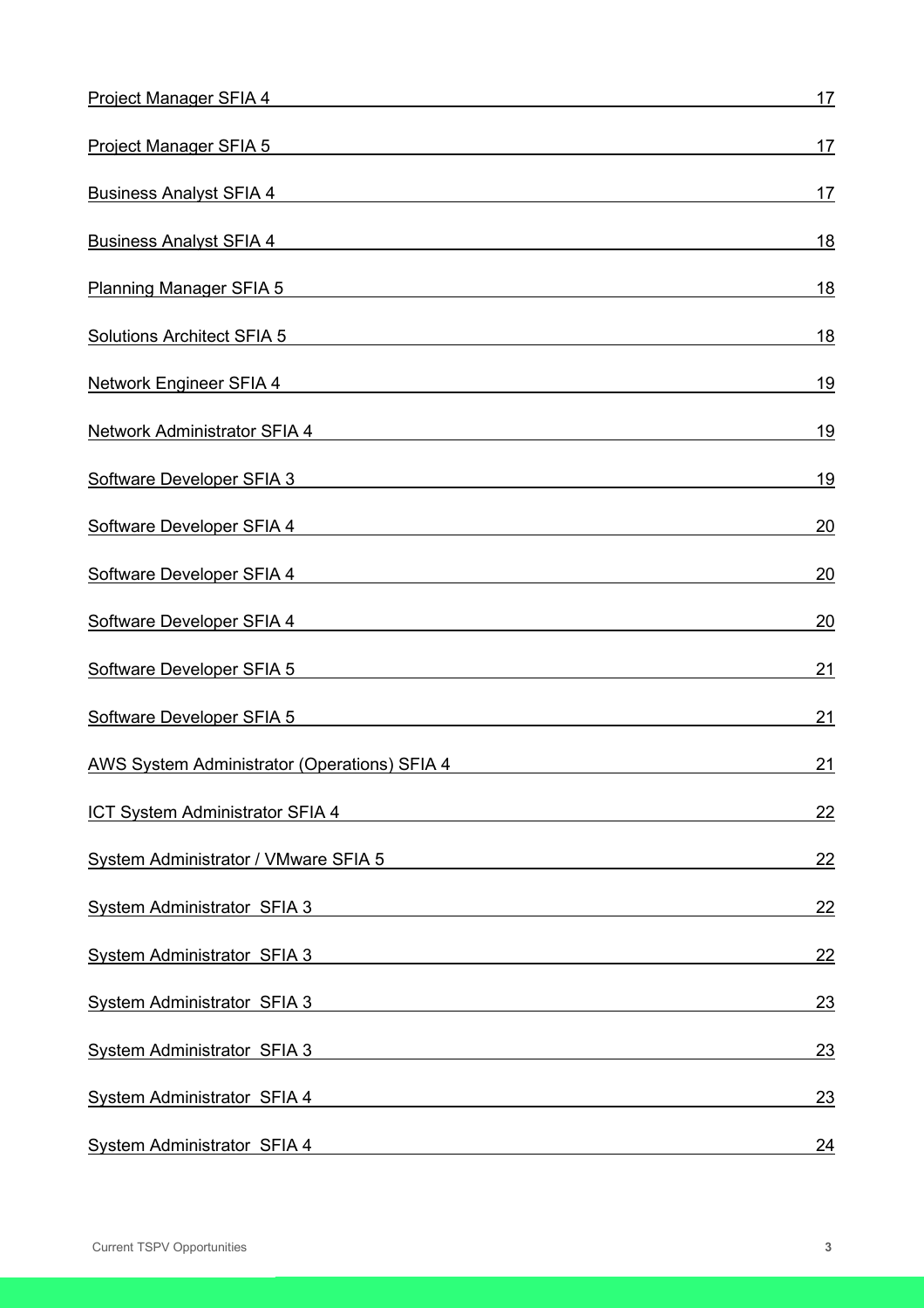| <b>System Administrator SFIA 4</b>                                                                                                                                                                                                  | <u>24</u>  |
|-------------------------------------------------------------------------------------------------------------------------------------------------------------------------------------------------------------------------------------|------------|
| System Administrator SFIA 4 System Administrator SFIA 4                                                                                                                                                                             | <u>24</u>  |
| System/Network Administrator SFIA 4                                                                                                                                                                                                 | 25         |
| <b>System Administrator SFIA 5</b><br><u> 1989 - John Stein, Amerikaansk politiker (* 1989)</u>                                                                                                                                     | 25         |
| <b>System Administrator SFIA 5</b>                                                                                                                                                                                                  | 25         |
| <b>System Administrator SFIA 5</b><br><u> 1980 - Johann John Stein, fransk politik (f. 1980)</u>                                                                                                                                    | 26         |
| <b>Sustainment Manager SFIA 4</b>                                                                                                                                                                                                   | 26         |
| Software Developer - NON PV SFIA 4                                                                                                                                                                                                  | 26         |
| <b>Business Analyst - NON PV SFIA 4</b> Material and the state of the state of the state of the state of the state of the state of the state of the state of the state of the state of the state of the state of the state of the s | 27         |
| <b>System Administrator - NON PV SFIA 5</b>                                                                                                                                                                                         | <u> 27</u> |
| Solution Architect- NON PV SFIA 5                                                                                                                                                                                                   | <u>27</u>  |
| Systems Engineer SFIA 4 and the state of the state of the state of the state of the state of the state of the                                                                                                                       | 28         |
| <b>Training Needs Analyst SFIA 5</b> The Contract of the Contract of Training Needs Analyst SFIA 5                                                                                                                                  | <u> 28</u> |
| System Administrator SFIA 4 System Administrator SFIA 4                                                                                                                                                                             | 28         |
| <b>System Administrator (Servers and Storage) SFIA 4</b>                                                                                                                                                                            | <u>29</u>  |
| <b>Software Developer SFIA 4</b>                                                                                                                                                                                                    | 29         |
| <b>Business Analyst SFIA 4</b>                                                                                                                                                                                                      | 29         |
| <b>Network Engineer / Solutions Architect SFIA 5</b>                                                                                                                                                                                | 30         |
| Software Development Team Leader SFIA 5                                                                                                                                                                                             | 30         |
| Software Developer SFIA 4                                                                                                                                                                                                           | 30         |
| <b>Content Management System Front-end Administrator SFIA 3</b>                                                                                                                                                                     | <u>31</u>  |
| ICT System Administrator - Linux SFIA 4                                                                                                                                                                                             | <u>31</u>  |
| <b>System Administrator (Windows) SFIA 3</b>                                                                                                                                                                                        | <u>31</u>  |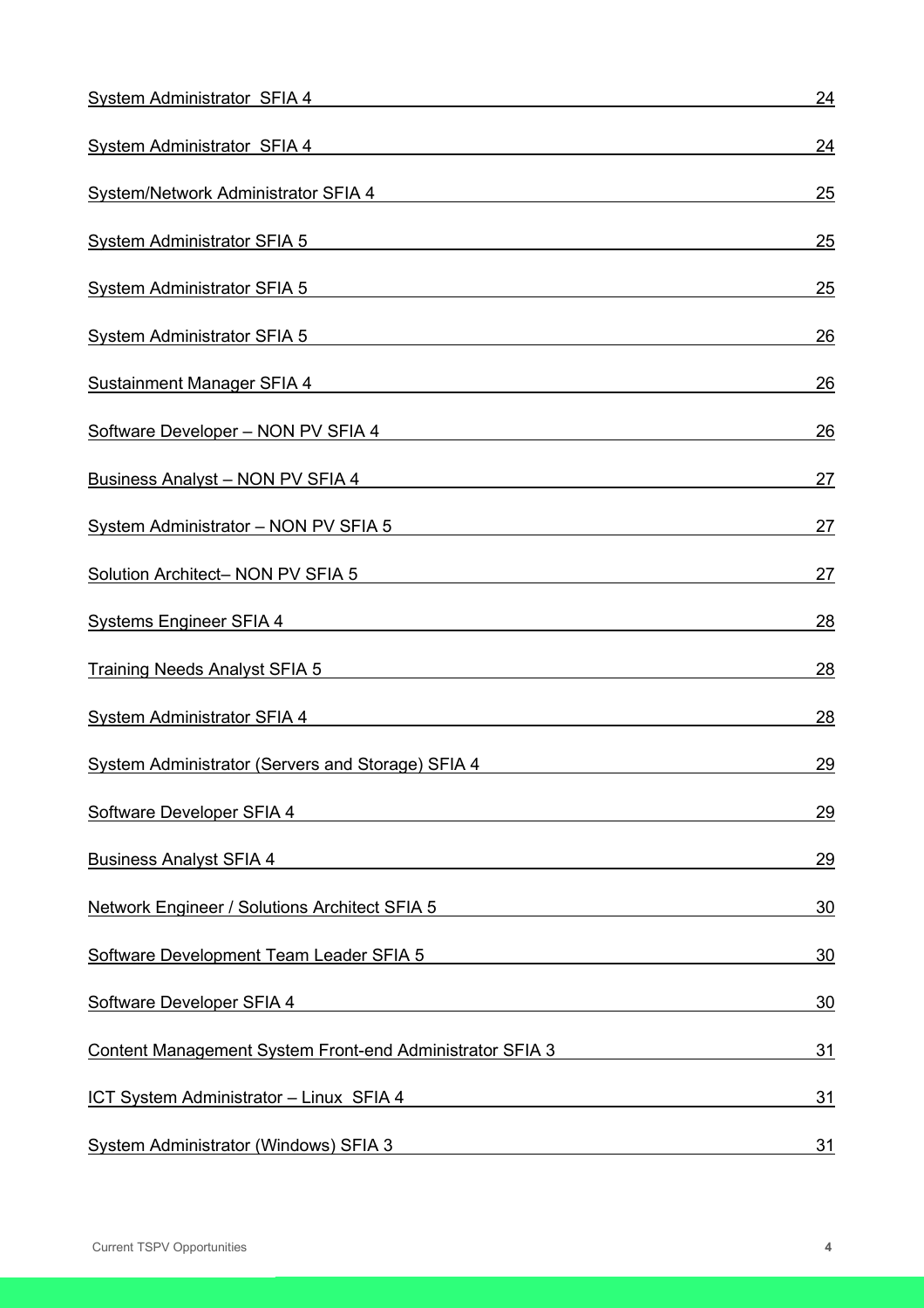| Database Administrator SFIA 4                    | 32        |
|--------------------------------------------------|-----------|
| <b>Splunk Administrator SFIA 4</b>               | 32        |
| <b>System Engineer SFIA 4</b>                    | 32        |
| <b>System Engineer SFIA 4</b>                    | 33        |
| <b>System Engineer SFIA 5</b>                    | 33        |
| <b>System Engineer SFIA 5</b>                    | <u>33</u> |
| <b>System Engineer / Splunk Architect SFIA 4</b> | 34        |
| ICT Desktop Support Technician SFIA 4            | 34        |
| <b>ICT Customer Support Analyst SFIA 2</b>       | 34        |
| ICT Customer Support Analyst SFIA 3              | 35        |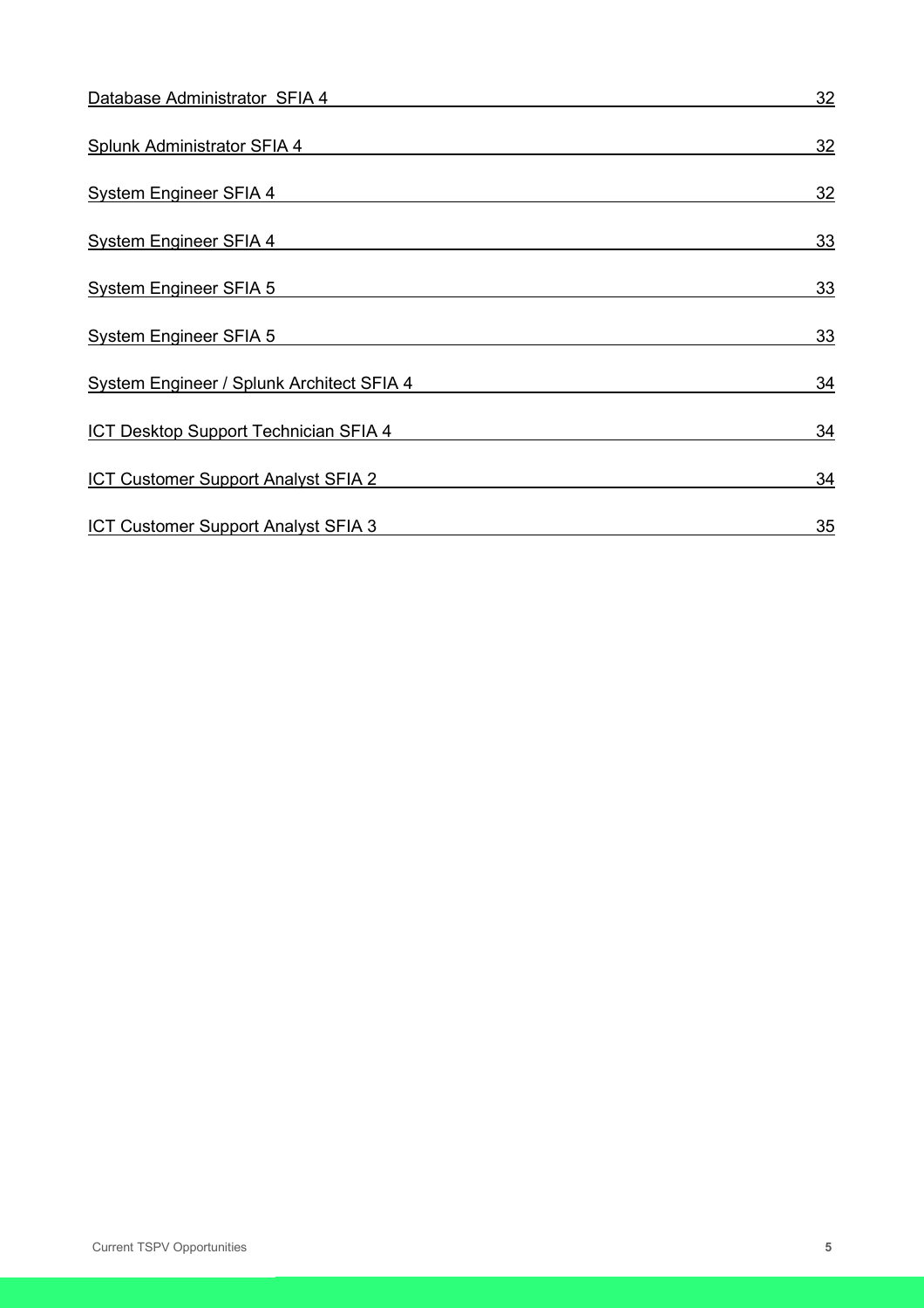<span id="page-5-0"></span>

| <b>Technical Document Writer SFIA 4</b> |                           |
|-----------------------------------------|---------------------------|
| Close date:                             | 3 Aug 2022                |
| Location:                               | Canberra                  |
| <b>Reference:</b>                       | 30/2022-1                 |
| <b>Employment type:</b>                 | Permanent                 |
| Contact:                                | contracts tss@omniexe.com |

The Technical Document Writer will produce a range of design, configuration, technical support and training documents for Information and Communications Technology (ICT) projects. The role requires complementary skills to produce a range of highly technical documents through to user friendly training and user guides or pamphlets.

The Technical Document Writer will work closely with the project technical team in the development of design documentation, technical reference material, service support documents and training/usage documentation.

The Technical Writer requires highly developed technical writing skills and the demonstrated ability to work in an integrated team of technical and non-technical personnel. Final documentation is expected to comply with Commonwealth standards such as the Commonwealth Style Guide and accessibility requirements.

#### <span id="page-5-1"></span>**ICT System Administrator - Printer Technologies SFIA 4**

| Close date:             | 30 Sep 2022               |
|-------------------------|---------------------------|
| Location:               | Canberra                  |
| <b>Reference:</b>       | 44/2022-1                 |
| <b>Employment type:</b> | Permanent                 |
| Contact:                | contracts tss@omniexe.com |
|                         | .                         |

Provision of ICT System Administration services responsible for enabling the delivery of sustainment, deployment and support of client printer technologies in the Endpoint Services Section of Technology Services Branch.

<span id="page-5-2"></span>

| <b>Cloud Solutions Architect AWS SFIA 5</b> |                           |
|---------------------------------------------|---------------------------|
| Close date:                                 | 11 Aug 2022               |
| Location:                                   | Canberra/WFH option       |
| <b>Reference:</b>                           | 33/2022-1                 |
| <b>Employment type:</b>                     | Permanent                 |
| Contact:                                    | contracts tss@omniexe.com |

The Amazon Web Services (AWS) Solution Architect will be responsible for the design and integration of AWS Cloud systems to meet specific needs. This will involve the integration of hardware and software for meeting the customer-defined purpose. Examination of current systems and architecture is additionally one of their responsibilities. They will work with technical and Development Team staff to create and implement solutions that meet business requirements.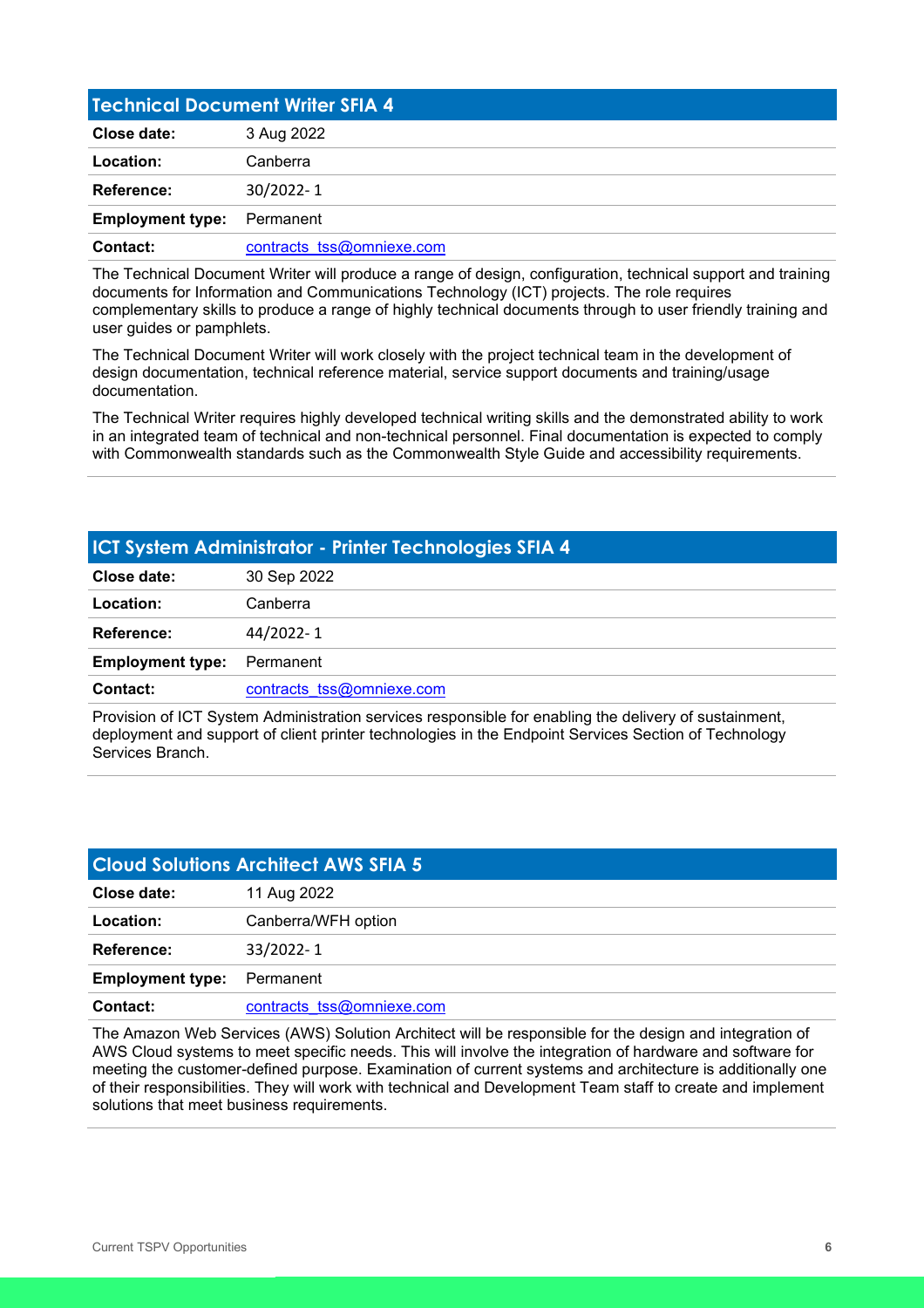<span id="page-6-0"></span>

| <b>ICT Desktop Support Engineer SFIA 4</b> |                           |
|--------------------------------------------|---------------------------|
| Close date:                                | 22 Aug 2022               |
| Location:                                  | Canberra                  |
| Reference:                                 | 52/2022-1                 |
| <b>Employment type:</b>                    | Permanent                 |
| Contact:                                   | contracts tss@omniexe.com |

ICT Desktop Support Engineer will be responsible for working under general direction for the Deployable Support team, providing ICT troubleshooting and support to deployed users and their systems, as well as assisting with the sustainment, enhancement and hardware assembly of new deployable capability.

<span id="page-6-1"></span>

| Artificial Intelligence / Machine Learning SFIA 4 |                           |
|---------------------------------------------------|---------------------------|
| Close date:                                       | 15 Aug 2022               |
| Location:                                         | Canberra                  |
| <b>Reference:</b>                                 | 23/2022-4                 |
| <b>Employment type:</b>                           | Permanent                 |
| <b>Contact:</b>                                   | contracts tss@omniexe.com |
|                                                   |                           |

The Artificial Intelligence/Machine Learning professional will be responsible for activities in support of the delivery of major programs and projects.

<span id="page-6-2"></span>

| <b>Artificial Intelligence / Machine Learning SFIA 5</b> |                           |
|----------------------------------------------------------|---------------------------|
| Close date:                                              | 15 Aug 2022               |
| Location:                                                | Canberra                  |
| Reference:                                               | 23/2022-5                 |
| <b>Employment type:</b>                                  | Permanent                 |
| <b>Contact:</b>                                          | contracts tss@omniexe.com |

The client has a requirement for an experienced data science professional with demonstrable competence in Artificial Intelligence / Machine Learning. The Artificial Intelligence / Machine Learning professional will be directly contribute to activities that support the delivery of major programs and projects.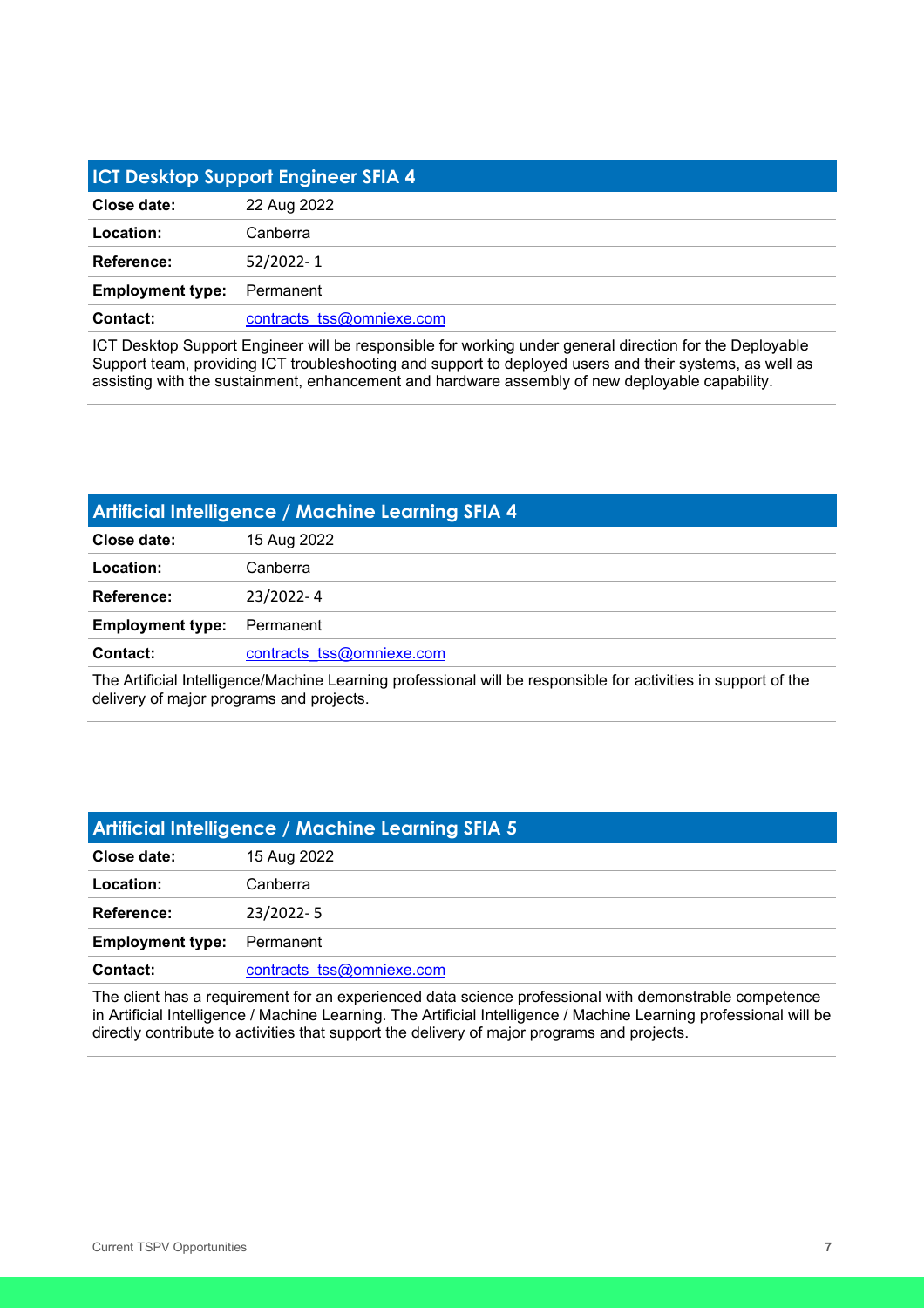<span id="page-7-0"></span>

| Software Integrator / Technical Writer SFIA 4 |                           |
|-----------------------------------------------|---------------------------|
| Close date:                                   | 30 Aug 2022               |
| Location:                                     | Canberra                  |
| Reference:                                    | 27/2022-1                 |
| <b>Employment type:</b>                       | Permanent                 |
| Contact:                                      | contracts tss@omniexe.com |

The Software Integrator / Technical Writer will be required to integrate, extend and document software employing an Agile Software Development Methodology (SDM). The candidate will engage with technical staff and ICT Security to deliver technical / security documentation relating to integrating Commercial Off the Shelf (COTS) and Government Off the Shelf (GOTS) software as well as documenting technical processes and assisting with testing and deployment of these systems. The successful candidate/s will need software development skills, an ability to produce high-quality technical documentation and a proven ability to work within an integrated team of technical/non-technical personnel.

<span id="page-7-1"></span>

| <b>Systems Integrator SFIA 4</b> |                           |
|----------------------------------|---------------------------|
| Close date:                      | 30 Aug 2022               |
| Location:                        | Canberra                  |
| <b>Reference:</b>                | 27/2022-2                 |
| <b>Employment type:</b>          | Permanent                 |
| <b>Contact:</b>                  | contracts tss@omniexe.com |

The Systems Integrator will be responsible for working under direction as a member of a team responsible for developing software, integrating Commercial Off the Shelf (COTS) and Government Off the Shelf (GOTS) software, documenting technical processes and assisting with testing and deployment and ongoing sustainment of the capability. The role will need systems integration skills and a proven ability to work within an integrated team of technical/non-technical personnel.

<span id="page-7-2"></span>

| <b>Systems Integrator SFIA 5</b> |                           |
|----------------------------------|---------------------------|
| Close date:                      | 30 Aug 2022               |
| Location:                        | Canberra                  |
| Reference:                       | $27/2022 - 3$             |
| <b>Employment type:</b>          | Permanent                 |
| Contact:                         | contracts tss@omniexe.com |

The Systems Integrator will be responsible for working under direction as a member of a team responsible for developing software, integrating Commercial Off the Shelf (COTS) and Government Off the Shelf (GOTS) software, documenting technical processes and assisting with testing and deployment and ongoing sustainment of the capability. The role will need very high level systems integration skills and a proven ability to work within an integrated team of technical/non-technical personnel.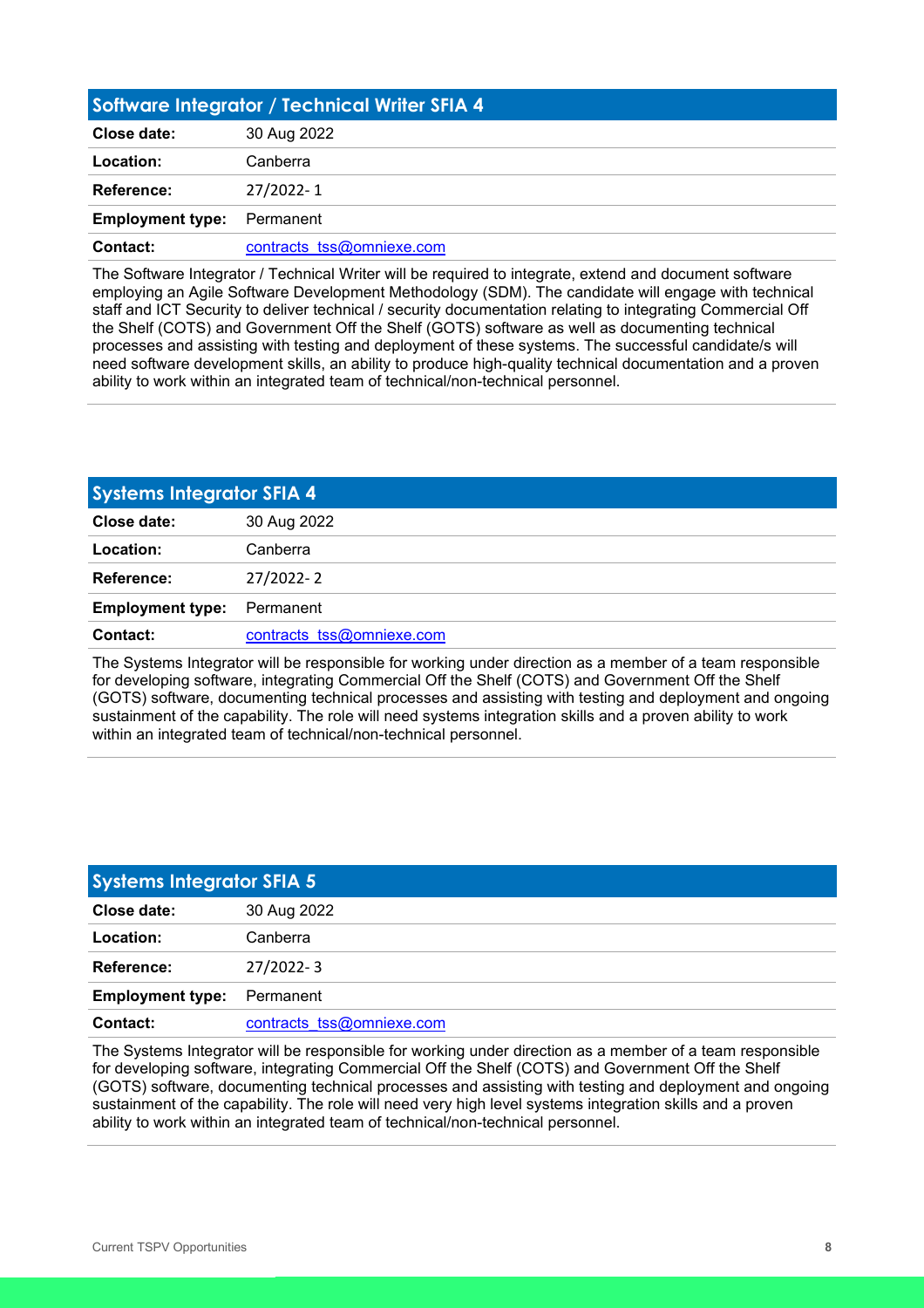<span id="page-8-0"></span>

| <b>Security Administrator SFIA 4</b> |                           |
|--------------------------------------|---------------------------|
| Close date:                          | 30 Aug 2022               |
| Location:                            | Canberra                  |
| Reference:                           | 27/2022-4                 |
| <b>Employment type:</b>              | Permanent                 |
| Contact:                             | contracts tss@omniexe.com |

The Security Administrator is required to assist the Program area to develop and integrate software employing an Agile Software Development Methodology (SDM) including; developing software, integrating Commercial off the Shelf (COTS) and Government off the Shelf (GOTS) software, documenting technical processes and assisting with testing and deployment. The successful candidate will need highly developed software development skills and a proven ability to work within an integrated team of technical/nontechnical personnel.

<span id="page-8-1"></span>

| <b>Cloud Administrator SFIA 3</b> |                           |
|-----------------------------------|---------------------------|
| Close date:                       | 30 Aug 2022               |
| Location:                         | Canberra                  |
| Reference:                        | 34/2022-1                 |
| <b>Employment type:</b>           | Permanent                 |
| <b>Contact:</b>                   | contracts tss@omniexe.com |
|                                   |                           |

The Cloud administrator is to work as a part of the Low Side Infrastructure Team to the support Cloud Infrastructure and to provide technical assistance on windows, cloud-based systems, and resolve operational problems.

<span id="page-8-2"></span>

| <b>Cloud Administrator SFIA 4</b> |                           |
|-----------------------------------|---------------------------|
| Close date:                       | 30 Aug 2022               |
| Location:                         | Canberra                  |
| <b>Reference:</b>                 | 34/2022-2                 |
| <b>Employment type:</b>           | Permanent                 |
| Contact:                          | contracts tss@omniexe.com |

The Cloud administrator is to work as a part of the Low Side Infrastructure Team to the support

Cloud Infrastructure and to provide technical assistance on windows, cloud-based systems, and resolve operational problems.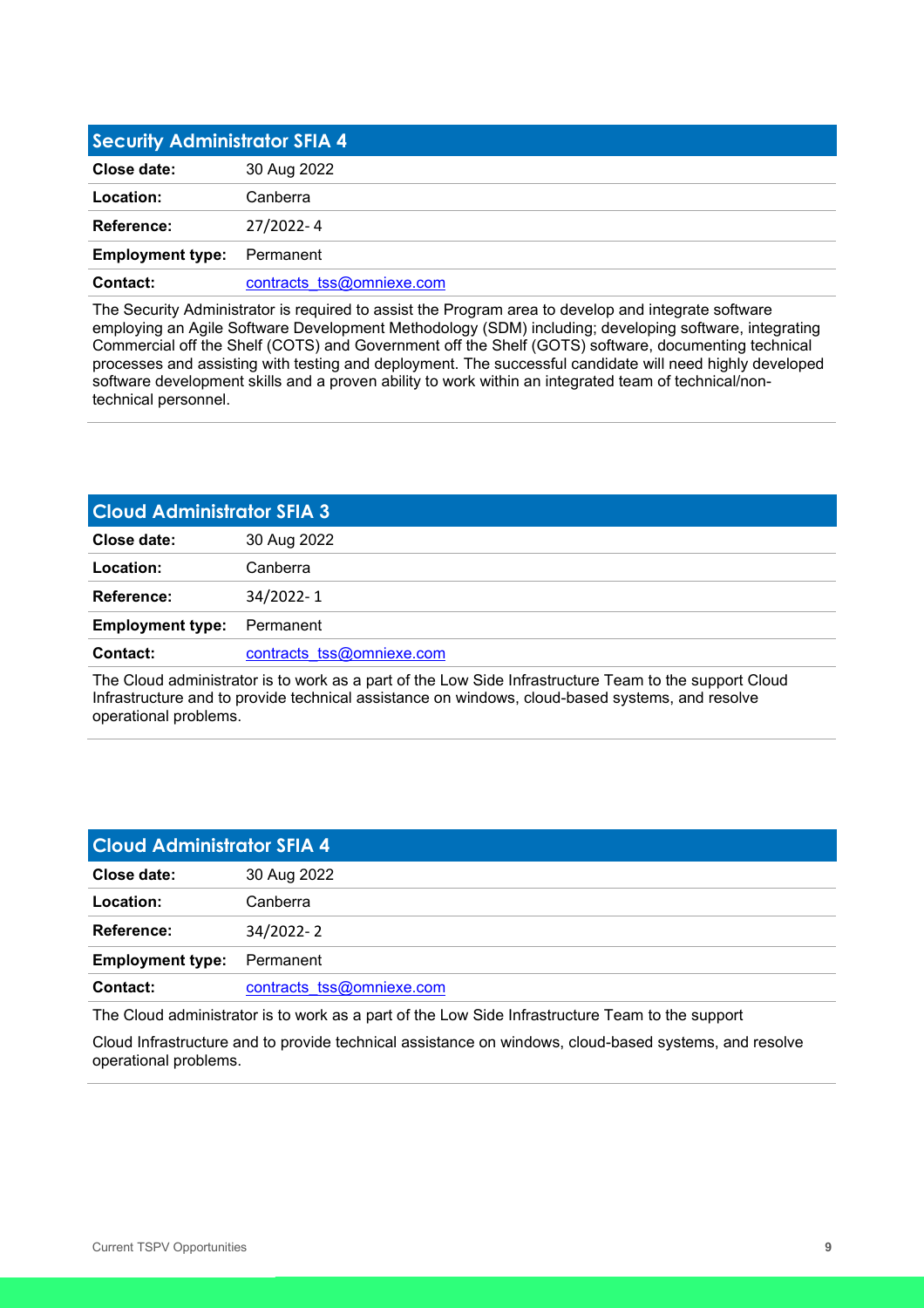<span id="page-9-0"></span>

| <b>Cloud Network Developer/Implementer SFIA 5</b> |                           |
|---------------------------------------------------|---------------------------|
| Close date:                                       | 31 Aug 2022               |
| Location:                                         | Canberra                  |
| Reference:                                        | 39/2022-1                 |
| <b>Employment type:</b>                           | Permanent                 |
| Contact:                                          | contracts tss@omniexe.com |

The Cloud Developer/Implementer will be part of the Cloud Development Team and develop, design and implement a robust and enhanced capability to support business requirements.

<span id="page-9-1"></span>

| <b>Network Automation Engineer SFIA 4</b> |                           |
|-------------------------------------------|---------------------------|
| Close date:                               | 31 Aug 2022               |
| Location:                                 | Canberra                  |
| <b>Reference:</b>                         | 16/2022-1                 |
| <b>Employment type:</b>                   | Permanent                 |
| Contact:                                  | contracts tss@omniexe.com |

The Network Automation Engineer will be required to develop and integrate software employing an Agile Software Development Methodology (SDM). The position includes developing software, integrating Commercial off the Shelf (COTS) software, documenting and automating technical processes and assisting with the testing and deployment. The successful candidate will need highly developed software development skills.

<span id="page-9-2"></span>

| <b>Asset Manager SFIA 4</b> |                           |
|-----------------------------|---------------------------|
| Close date:                 | 31 Aug 2022               |
| Location:                   | Canberra                  |
| Reference:                  | 32/2022-1                 |
| <b>Employment type:</b>     | Permanent                 |
| Contact:                    | contracts tss@omniexe.com |

The Asset Manager is to support a project meet its asset requirements. This includes delivering asset management activities in asset accounting, balance sheet management and financial statements analysis and reporting. The types of assets include both tangible and non-tangible assets.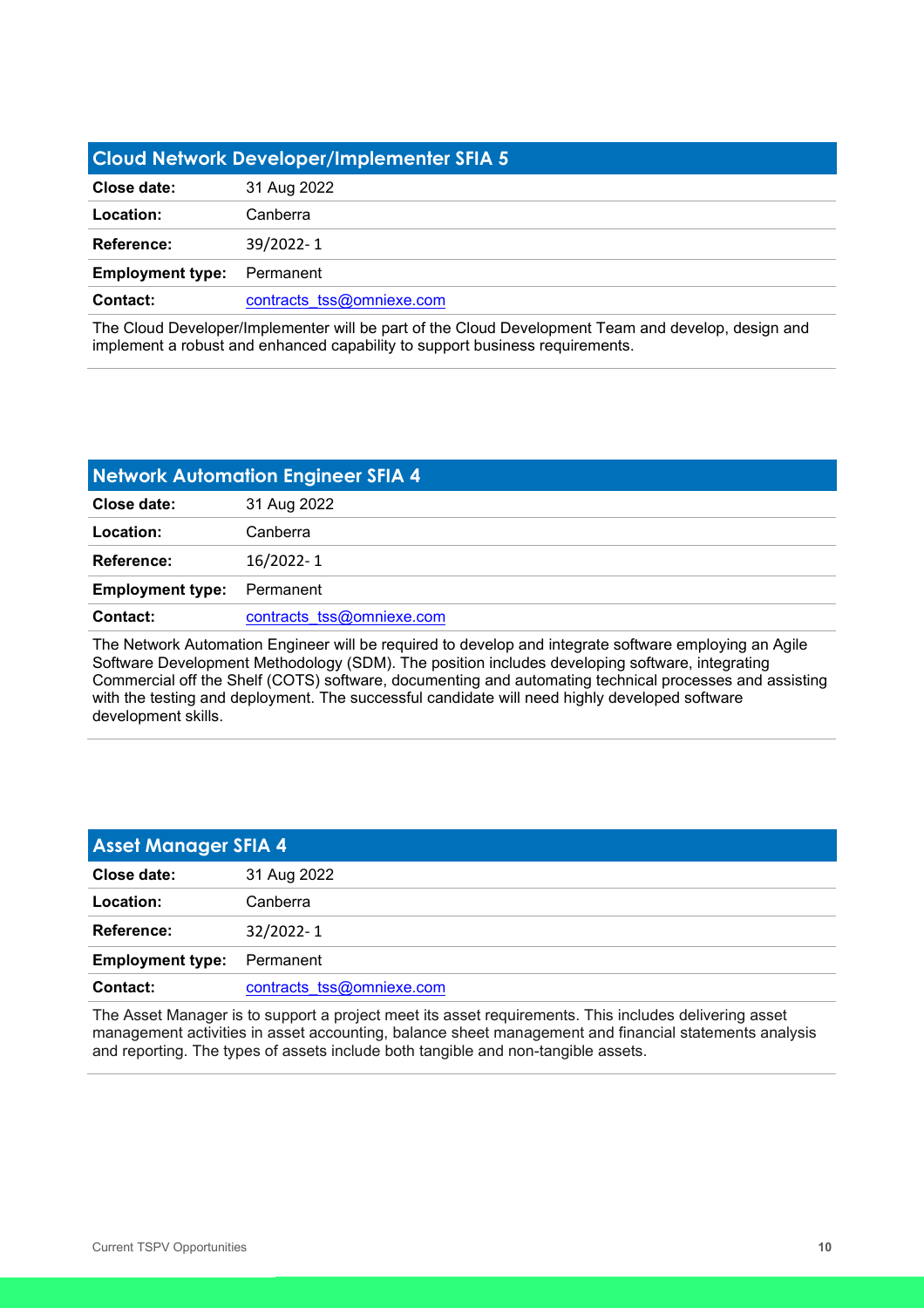<span id="page-10-0"></span>

| <b>Systems Engineering Manager SFIA 5</b> |                           |
|-------------------------------------------|---------------------------|
| Close date:                               | 7 2022                    |
| Location:                                 | Canberra                  |
| Reference:                                | 68/2022-1                 |
| <b>Employment type:</b>                   | Permanent                 |
| Contact:                                  | contracts tss@omniexe.com |

The System Engineering Manager will lead complex activities and tasks relating to requirements development, system definition, design and development, integration, verification and validation. The successful candidate will plan, organise, integrate and deliver complex cyber security systems, services and products, whilst working cohesively and flexibly with the broader project team, key business partners and stakeholder groups.

<span id="page-10-1"></span>

| <b>ICT System Administrator SFIA 3</b> |                           |
|----------------------------------------|---------------------------|
| Close date:                            | 30 Sep 2022               |
| Location:                              | Canberra                  |
| <b>Reference:</b>                      | 53/2022-1                 |
| <b>Employment type:</b>                | Permanent                 |
| <b>Contact:</b>                        | contracts tss@omniexe.com |
|                                        |                           |

The Identity and Access Management (IAM) System Administrator is responsible for performing and achieving moderately complex systems administration work within an integrated workforce.

<span id="page-10-2"></span>

| <b>Project Manager SFIA 5</b> |                           |
|-------------------------------|---------------------------|
| Close date:                   | 4 Oct 2022                |
| Location:                     | Canberra                  |
| Reference:                    | 19/2022-5                 |
| <b>Employment type:</b>       | Permanent                 |
| Contact:                      | contracts tss@omniexe.com |

The Project Manager will be a highly organised, dynamic, outcome orientated individual with excellent communication skills who is confident to break down large projects into discrete work packages from concept to delivery, for a diverse range of customers.

The Project Manager is responsible for leading the planning and implementation of projects, including defining the scope and requirements, developing plans and schedules, managing the project's budget, overseeing and planning resource allocation and work packages, managing risks and issues and communicating formally and informally on the project's progress.

The client seeks Project Managers who can think critically and utilise their excellent problem solving skills, as well as undertake negotiations, delegate effectively, and make timely decisions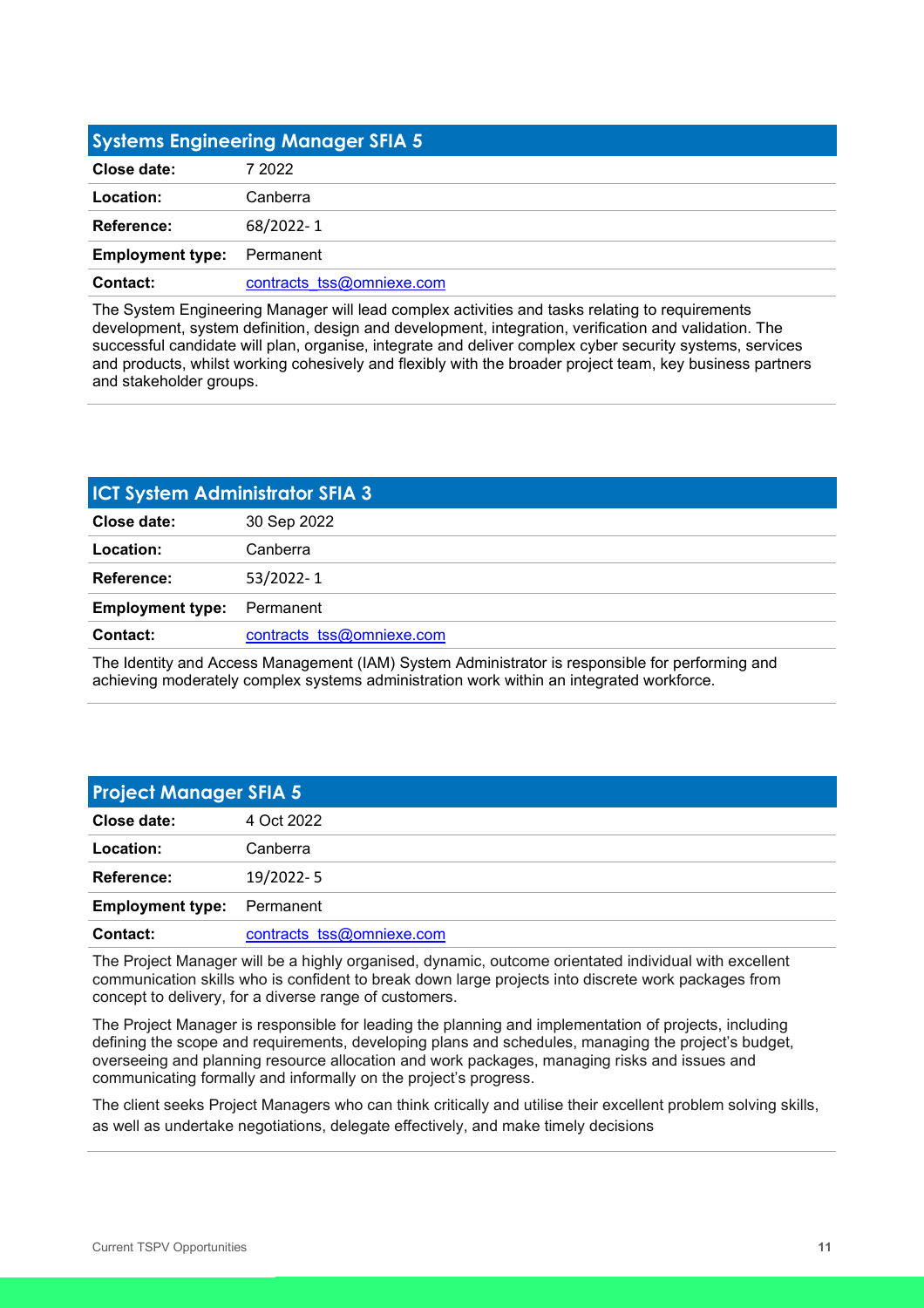<span id="page-11-0"></span>

| <b>Enterprise Architect SFIA 5</b> |                           |
|------------------------------------|---------------------------|
| Close date:                        | 4 Oct 2022                |
| Location:                          | Canberra                  |
| Reference:                         | 42/2022-1                 |
| <b>Employment type:</b>            | Permanent                 |
| Contact:                           | contracts tss@omniexe.com |

The Enterprise Architect will provide support to ICT initiatives involving business and technical change. This position has responsibility for leading design activities and implementation oversight in alignment with the client architectural guidance principles.

<span id="page-11-1"></span>

| <b>ICT Windows System Administrator SFIA 4</b> |                           |
|------------------------------------------------|---------------------------|
| Close date:                                    | 4 Oct 2022                |
| Location:                                      | Canberra                  |
| Reference:                                     | 50/2022-1                 |
| <b>Employment type:</b>                        | Permanent                 |
| Contact:                                       | contracts tss@omniexe.com |

The ICT System Administrator is responsible for complex activities and tasks relating to monitoring and maintenance of ICT servers and software. The System Administrator will conduct these activities whilst working cohesively and flexibly with related stakeholders to the client.

<span id="page-11-2"></span>

| Specialist - Business Intelligence and Technical Optimisation SFIA 6 |                           |  |
|----------------------------------------------------------------------|---------------------------|--|
| Close date:                                                          | 30 Sep 2022               |  |
| Location:                                                            | Canberra                  |  |
| Reference:                                                           | $61/2022 - 1$             |  |
| <b>Employment type:</b>                                              | Permanent                 |  |
| <b>Contact:</b>                                                      | contracts tss@omniexe.com |  |

The Service Provider will assist client stakeholders in the formation and development of a business instrumentation and intelligence capabilities to support mission data operations (in the first instance). Particular focus will rest on;

- 1. Developing and documenting standards and strategies necessary to implement and operate a business intelligence platform;
- 2. Surveying and reporting on existing relevant business intelligence data assets;
- 3. Scoping a system on which to store, query and report on storage volume and data usage patterns of specific datasets in various client systems, and delivering a prototype of this system;
- 4. Scoping later phases of the project.

The Service Provider will assist client stakeholders to gather data and develop metrics from their systems, provide Business Intelligence analytical support in development of metrics to be assessed, and develop data-based assessments of these metrics, through the provision of datasets, analytical results, graphs and dashboards, preferably in existing analytical and Business Intelligence software suites.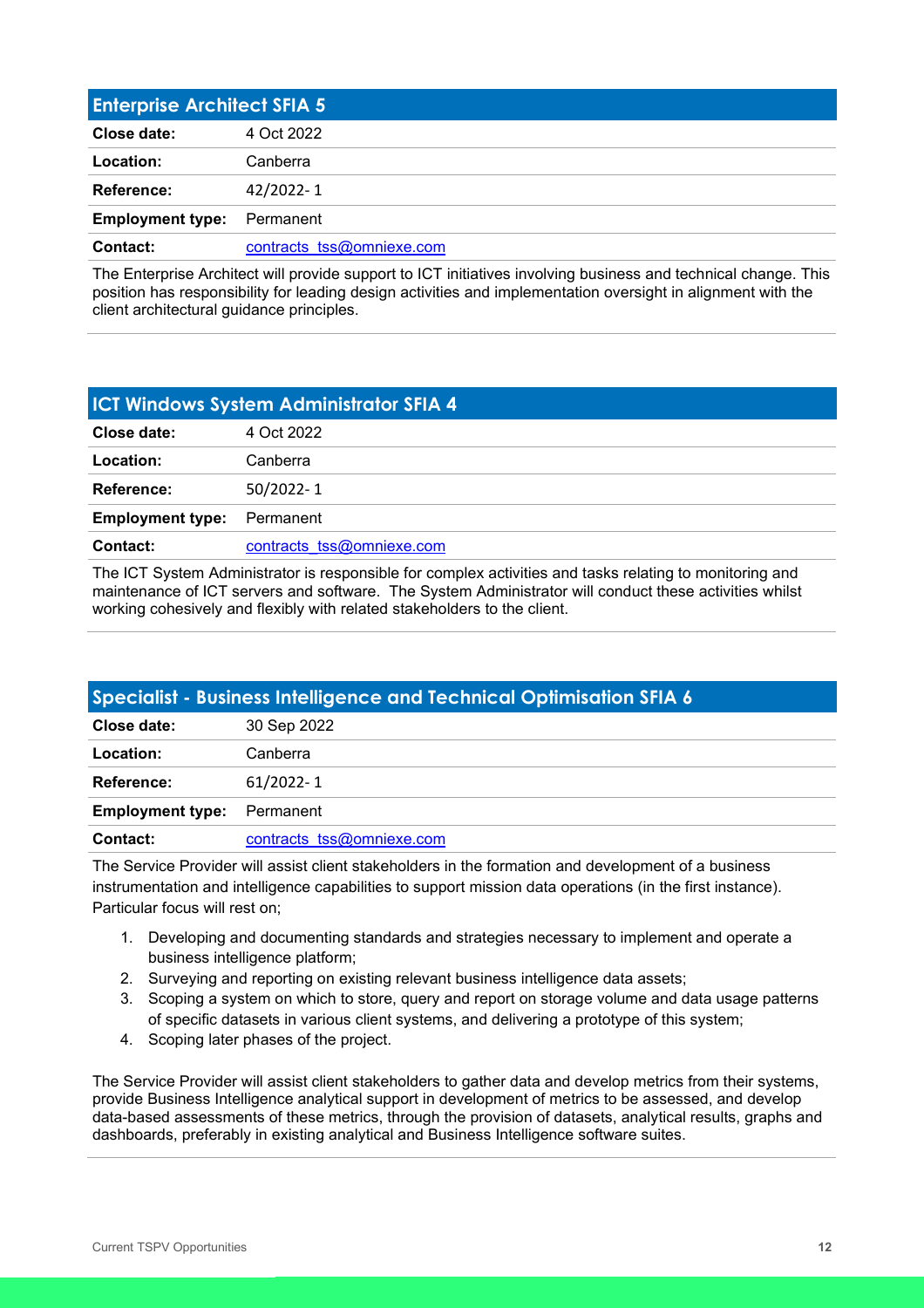<span id="page-12-0"></span>

| <b>Software Developer SFIA 5</b> |                           |
|----------------------------------|---------------------------|
| Close date:                      | 4 Oct 2022                |
| Location:                        | Canberra                  |
| Reference:                       | 22/2022-7                 |
| <b>Employment type:</b>          | Permanent                 |
| Contact:                         | contracts tss@omniexe.com |

The Software Developer will be responsible for working under direction as a member of a team responsible for developing software, integrating Commercial Off the Shelf (COTS) and Government Off the Shelf (GOTS) software, documenting technical processes and assisting with testing and deployment.

The role will need very high level software development skills and a proven ability to work within an integrated team of technical/non-technical personnel.

<span id="page-12-1"></span>

| <b>Project Manager SFIA 5</b> |                           |
|-------------------------------|---------------------------|
| Close date:                   | 30 June 2022              |
| Location:                     | Canberra                  |
| Reference:                    | $7/2022 - 1$              |
| <b>Employment type:</b>       | Permanent                 |
| Contact:                      | contracts tss@omniexe.com |

The Project Manager is accountable under broad direction to provide effective leadership of a technical Information Communications and Technology project within a Program. The Project Manager possesses the ability to receive instruction from executive staff and collaborate between a broad range of stakeholders to ensure project scope, plan and deliverables are within the agreed time, budget and quality parameters.

<span id="page-12-2"></span>

| <b>Planning Manager SFIA 5</b> |                           |
|--------------------------------|---------------------------|
| Close date:                    | 4 Oct 2022                |
| Location:                      | Canberra                  |
| Reference:                     | 20/2022-7                 |
| <b>Employment type:</b>        | Permanent                 |
| Contact:                       | contracts tss@omniexe.com |

The Planning Manager will be accountable under the general direction of the Commonwealth Director for the planning of capability enhancements. The role will involve working between client Senior Leadership, portfolio management, business stakeholders, business analysts, subject matter experts, and planning staff.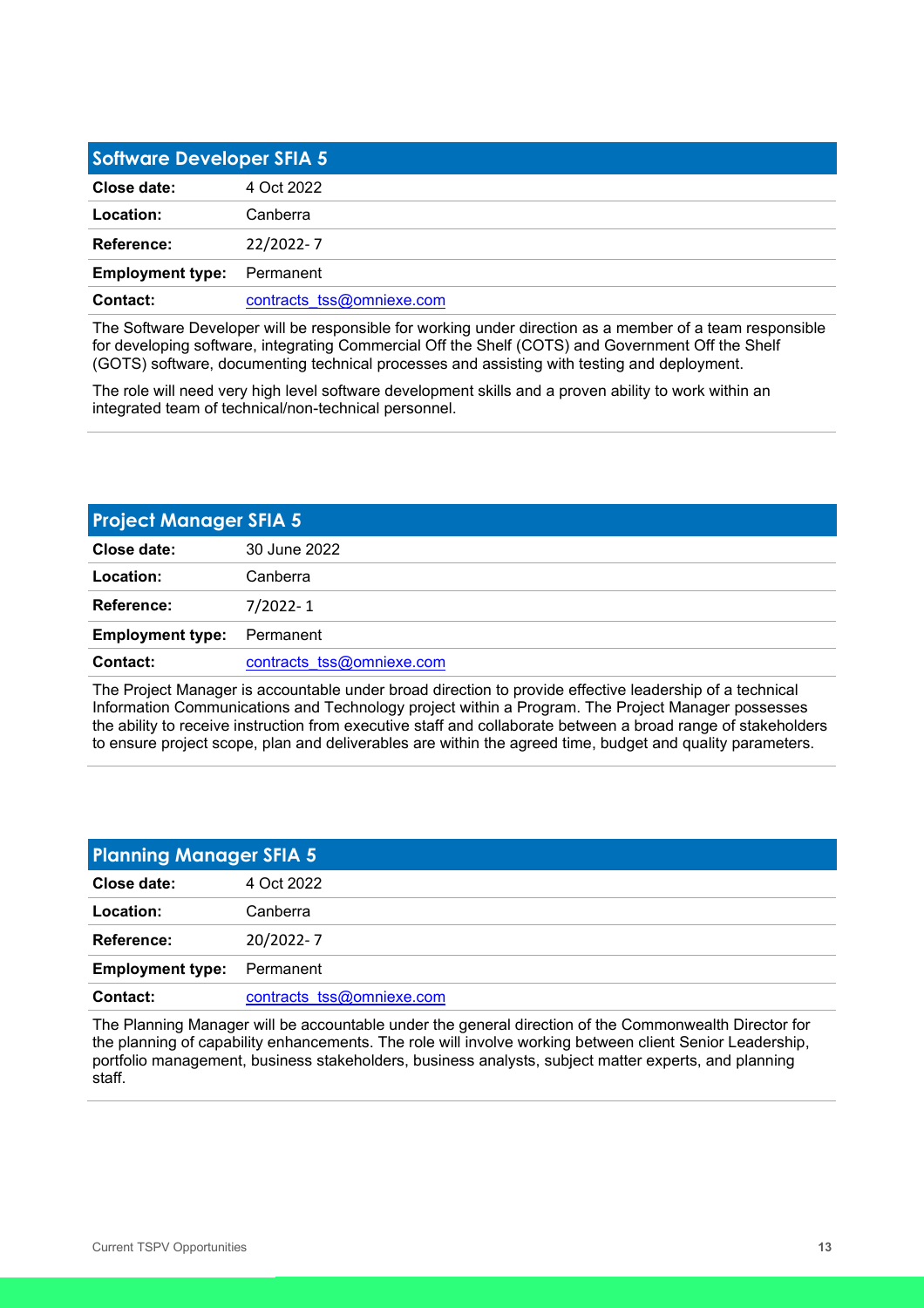<span id="page-13-0"></span>

| <b>ICT Security Specialist (Certifier) SFIA 5</b> |                           |
|---------------------------------------------------|---------------------------|
| Close date:                                       | 1 Nov 2022                |
| Location:                                         | Canberra                  |
| Reference:                                        | 146/2021-1                |
| <b>Employment type:</b>                           | Permanent                 |
| Contact:                                          | contracts tss@omniexe.com |

The ICT Security Specialist is responsible under broad direction to protect client systems and information, meet domestic and international policies and standards, and mitigate risks.

#### <span id="page-13-1"></span>**ICT Security Systems Engineer and Analytics Specialist SFIA 5**

| Close date:             | 1 Nov 2022                |
|-------------------------|---------------------------|
| Location:               | Canberra                  |
| <b>Reference:</b>       | $4/2022 - 1$              |
| <b>Employment type:</b> | Permanent                 |
| <b>Contact:</b>         | contracts tss@omniexe.com |

Experienced Security Systems Engineer and Analytics Specialist required to develop and enhance client ICT security systems. The service provider will be responsible for engineering activities and tasks relating to requirements development, system definition, design and development, integration, verification and validation. This role will include responsibility for implementation of major analytic-driven activities to meet required business outcomes.

## <span id="page-13-2"></span>**Security Infrastructure Systems Administrator SFIA 3 Close date:** 1 Nov 2022 **Location:** Canberra **Reference:** 145/2022- 1 **Employment type:** Permanent **Contact:** contracts tss@omniexe.com

Assist the product owner for a developing Government Off The Shelf capability; maintain, enhance and integrate the capability with other key systems.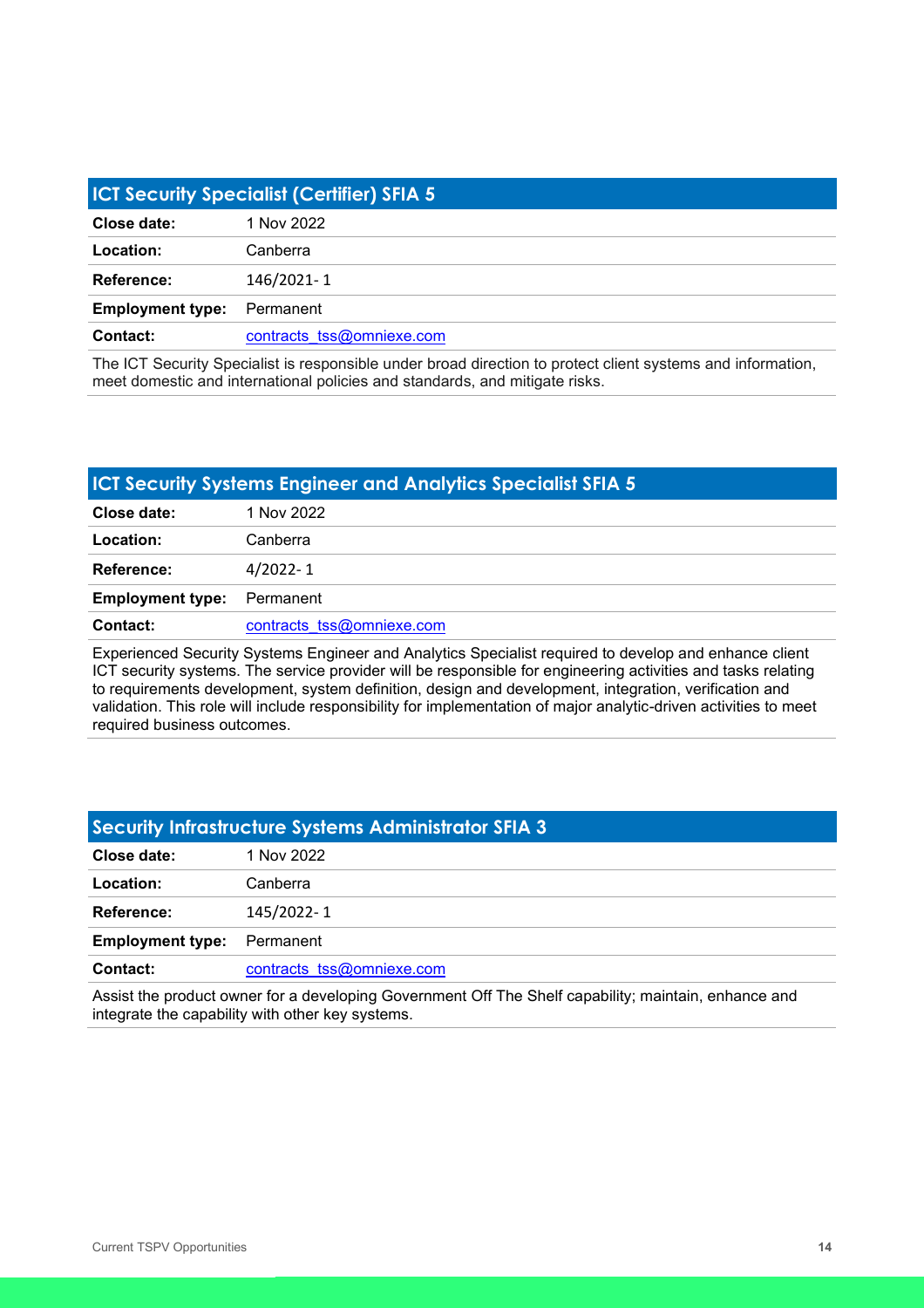<span id="page-14-0"></span>

| <b>Radio Frequency DSP Engineer SFIA 3</b> |                           |
|--------------------------------------------|---------------------------|
| Close date:                                | 1 Nov 2022                |
| Location:                                  | Canberra                  |
| Reference:                                 | 24/2022-5                 |
| <b>Employment type:</b>                    | Permanent                 |
| Contact:                                   | contracts tss@omniexe.com |

The RF/DSP Engineer will be responsible for the design, integration, testing and documentation of engineering subsystems under broad direction and guidance. The RF/DSP Engineer will be required to work across a variety of disciplines including RF hardware, Digital Signal Processing and Software Defined Radios (SDR). The RF/DSP Engineer will be required to provide support to team members in the required areas of expertise and share their knowledge to aid in improving staff understanding.

<span id="page-14-1"></span>

| <b>Radio Frequency Engineer SFIA 4</b> |                           |  |
|----------------------------------------|---------------------------|--|
| Close date:                            | 1 Nov 2022                |  |
| Location:                              | Canberra                  |  |
| Reference:                             | 24/2022-6                 |  |
| <b>Employment type:</b>                | Permanent                 |  |
| Contact:                               | contracts tss@omniexe.com |  |

The RF Engineer will be responsible for the design, integration, testing and documentation of engineering subsystems under broad direction and guidance. The RF Engineer will be required to work across a variety of disciplines including RF hardware, Digital Signal Processing and Software Defined Radios (SDR). The RF Engineer will be required to provide support to team members in the required areas of expertise and share their knowledge to aid in improving staff understanding.

<span id="page-14-2"></span>

| <b>Systems Engineer SFIA 5</b> |                           |
|--------------------------------|---------------------------|
| Close date:                    | 4 Oct 2022                |
| Location:                      | Canberra                  |
| Reference:                     | 156/2021-1                |
| <b>Employment type:</b>        | Permanent                 |
| <b>Contact:</b>                | contracts tss@omniexe.com |

The Systems Engineer will lead complex activities and tasks relating to requirements development, system definition, design and development, integration, verification and validation, and transition to operations.

This person will plan, organise, integrate and deliver complex systems engineering services and products, whilst working cohesively and flexibly with the broader project team, key business partners and stakeholder groups.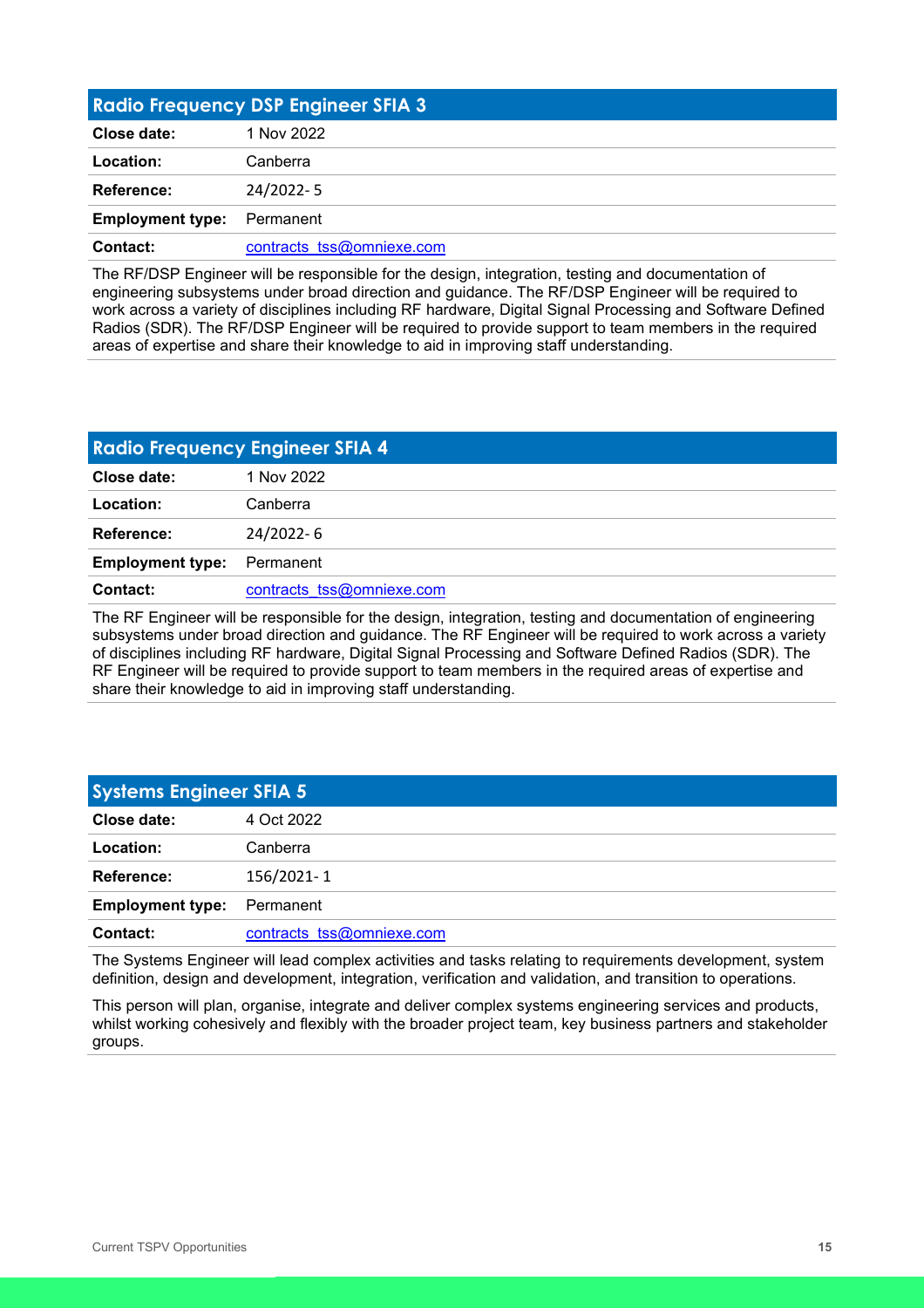<span id="page-15-0"></span>

| <b>Software Tester SFIA 4</b> |                           |
|-------------------------------|---------------------------|
| Close date:                   | 4 Oct 2022                |
| Location:                     | Canberra                  |
| Reference:                    | 18/2022-1                 |
| <b>Employment type:</b>       | Permanent                 |
| Contact:                      | contracts tss@omniexe.com |

The Software Tester will be responsible under general direction for creating and executing fit for purpose test plans and test cases, in accordance with the project's testing strategy. The Software Tester will ensure traceability to requirements, manage defects, provide regular progress reporting and work collaboratively with delivery staff to coordinate testing and regression activities.

<span id="page-15-1"></span>

| <b>Project Support Officer SFIA 2</b> |                           |
|---------------------------------------|---------------------------|
| Close date:                           | 4 Oct 2022                |
| Location:                             | Canberra                  |
| <b>Reference:</b>                     | 19/2022-1                 |
| <b>Employment type:</b>               | Permanent                 |
| Contact:                              | contracts tss@omniexe.com |

The Project Support Officer will work under routine direction to assist several team leads in the delivery of the Project. Duties will include assisting with project procurement activities, recordkeeping, organising and minuting meetings and general administrative tasks. The incumbent will be required to function within broad guidelines and be willing to identify solutions to common administrative problems. They will need to be a self-starter and have an ability to work within strict timeframes.

The role will require project support skills and a proven ability to work within an integrated team of technical/non-technical personnel.

<span id="page-15-2"></span>

| <b>Project Support Officer SFIA 3</b> |                           |
|---------------------------------------|---------------------------|
| Close date:                           | 4 Oct 2022                |
| Location:                             | Canberra                  |
| Reference:                            | 19/2022-2                 |
| <b>Employment type:</b>               | Permanent                 |
| Contact:                              | contracts tss@omniexe.com |

The Project Support Officer will play an active role in managing packages of work, schedule dependencies, project documentation, procurement, and providing administrative support. The PSO will play an important role in project planning, risk and issue management, helping to drive projects forward to achieve outcomes for a diverse range of customers.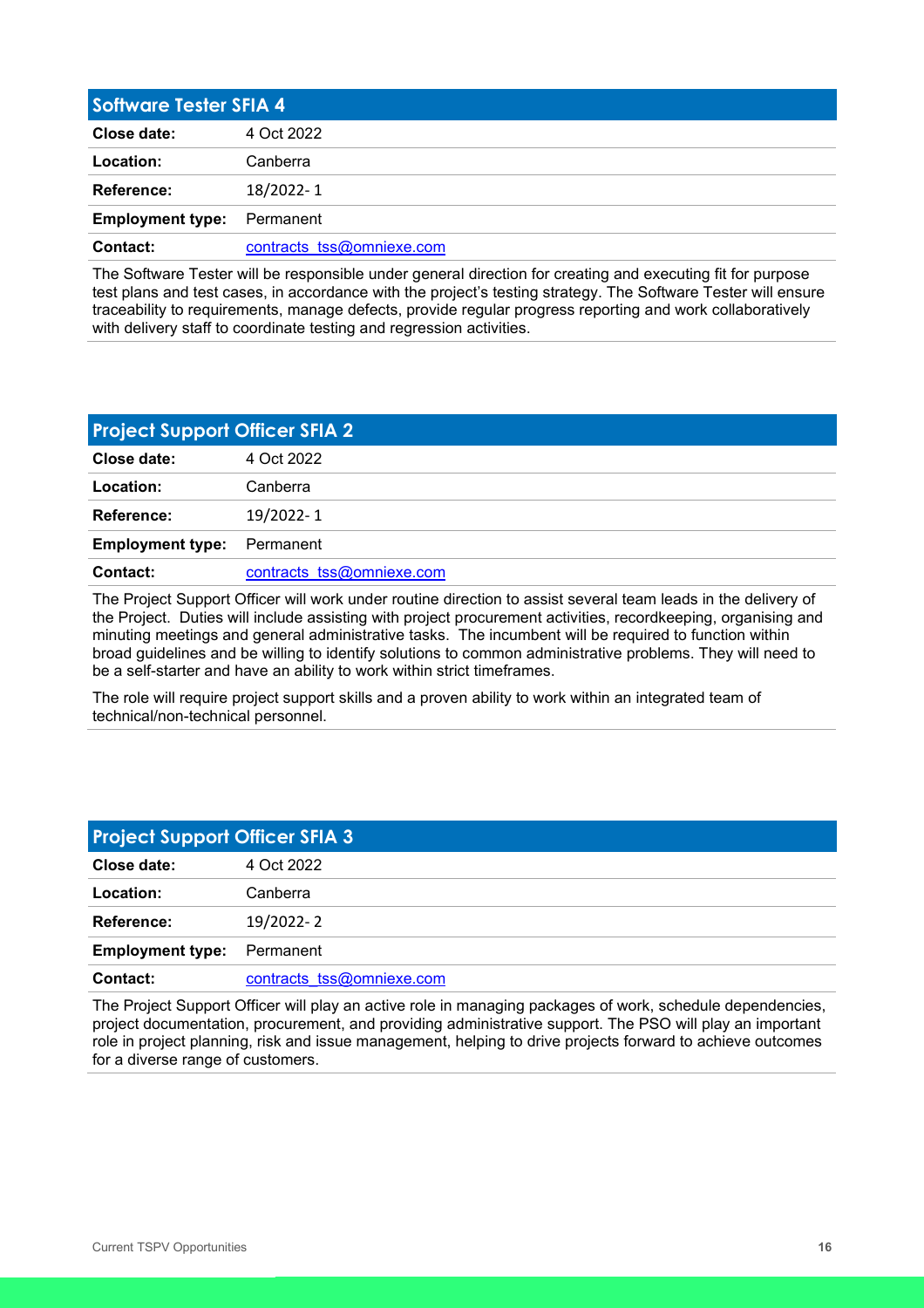<span id="page-16-0"></span>

| <b>Project Manager SFIA 4</b> |                           |
|-------------------------------|---------------------------|
| Close date:                   | 4 Oct 2022                |
| Location:                     | Canberra                  |
| Reference:                    | 19/2022-4                 |
| <b>Employment type:</b>       | Permanent                 |
| Contact:                      | contracts tss@omniexe.com |

The Project Manager will be a highly organised, dynamic, outcome orientated individual with excellent communication skills who is confident to break down large projects into discrete work packages from concept to delivery, for a diverse range of customers.

The Project Manager is responsible for leading the planning and implementation of projects, including defining the scope and requirements, developing plans and schedules, managing the project's budget, overseeing and planning resource allocation and work packages, managing risks and issues and communicating formally and informally on the project's progress.

<span id="page-16-1"></span>

| <b>Project Manager SFIA 5</b> |                           |
|-------------------------------|---------------------------|
| Close date:                   | 4 Oct 2022                |
| Location:                     | Canberra                  |
| Reference:                    | 19/2022-5                 |
| <b>Employment type:</b>       | Permanent                 |
| Contact:                      | contracts tss@omniexe.com |

The Project Manager will be a highly organised, dynamic, outcome orientated individual with excellent communication skills who is confident to break down large projects into discrete work packages from concept to delivery, for a diverse range of customers.

The Project Manager is responsible for leading the planning and implementation of projects, including defining the scope and requirements, developing plans and schedules, managing the project's budget, overseeing and planning resource allocation and work packages, managing risks and issues and communicating formally and informally on the project's progress.

<span id="page-16-2"></span>

| <b>Business Analyst SFIA 4</b> |                           |
|--------------------------------|---------------------------|
| Close date:                    | 4 Oct 2022                |
| Location:                      | Canberra                  |
| <b>Reference:</b>              | 20/2022-2                 |
| <b>Employment type:</b>        | Permanent                 |
| <b>Contact:</b>                | contracts tss@omniexe.com |

The Business Analyst/Product Owner will be responsible for customer engagement, process modelling and development of system requirements. They will also be responsible for engaging with the team to ensure customer requirements are well understood and expectations on both sides are appropriately managed.

This position is responsible for the elicitation of business and technical requirements and the modelling of new and existing business processes to inform technical capability delivery for a fast paced, dynamic business unit.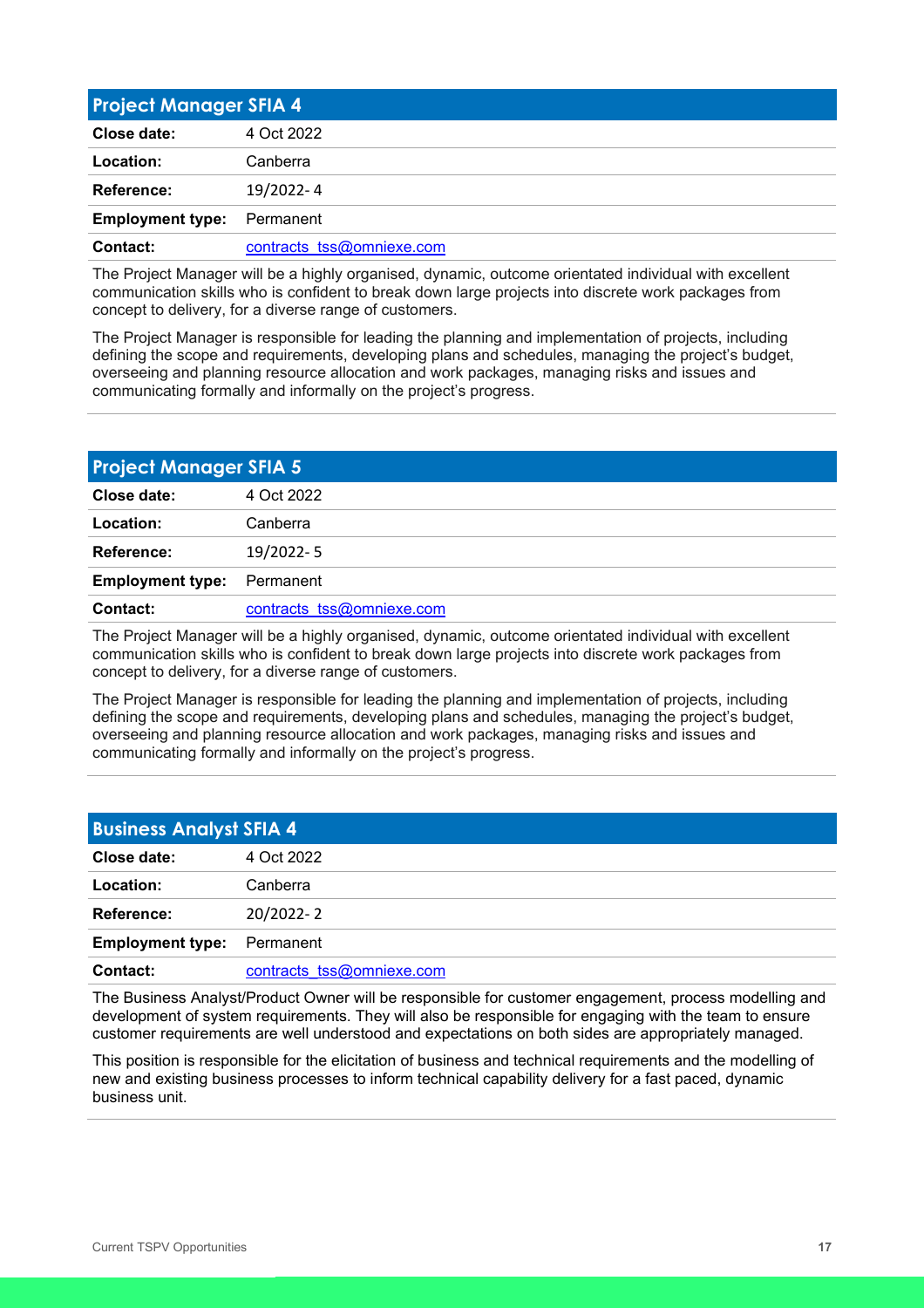<span id="page-17-0"></span>

| <b>Business Analyst SFIA 4</b> |                           |
|--------------------------------|---------------------------|
| Close date:                    | 4 Oct 2022                |
| Location:                      | Canberra                  |
| Reference:                     | 20/2022-3                 |
| <b>Employment type:</b>        | Permanent                 |
| Contact:                       | contracts tss@omniexe.com |

The Business Analyst will be responsible for customer engagement, process modelling and development of system requirements. This position is responsible for the elicitation of business and technical requirements and the modelling of new and existing business processes to inform ICT project delivery for a fast paced, dynamic business unit.

The Business Analyst will work independently within broad guidelines to contribute to multiple projects within the program. This will involve working with business stakeholders, project managers, systems architects and delivery teams as required to elicit and communicate requirements for successful delivery. The Senior Business Analyst will work with Agile teams to improve Agile processes that ensure customers' needs are understood and eventually satisfied.

<span id="page-17-1"></span>

| <b>Planning Manager SFIA 5</b> |                           |
|--------------------------------|---------------------------|
| Close date:                    | 4 Oct 2022                |
| Location:                      | Canberra                  |
| Reference:                     | 20/2022-7                 |
| <b>Employment type:</b>        | Permanent                 |
| Contact:                       | contracts tss@omniexe.com |
|                                |                           |

SNO-SPO has a requirement for a Planning Manager. The Planning Manager will be accountable under the general direction of the Commonwealth Director for the planning of capability enhancements. The role will involve working between SNO-SPO and client Senior Leadership, portfolio management, business stakeholders, business analysts, subject matter experts, and planning staff.

<span id="page-17-2"></span>

| <b>Solutions Architect SFIA 5</b> |                           |
|-----------------------------------|---------------------------|
| Close date:                       | 4 Oct 2022                |
| Location:                         | Canberra                  |
| Reference:                        | 20/2022-8                 |
| <b>Employment type:</b>           | Permanent                 |
| Contact:                          | contracts tss@omniexe.com |

The Solutions Architect is responsible for the development of the technology solutions and mapping the business requirements to systems/technical requirements to ensure they are in line with the enterprise architectural plan.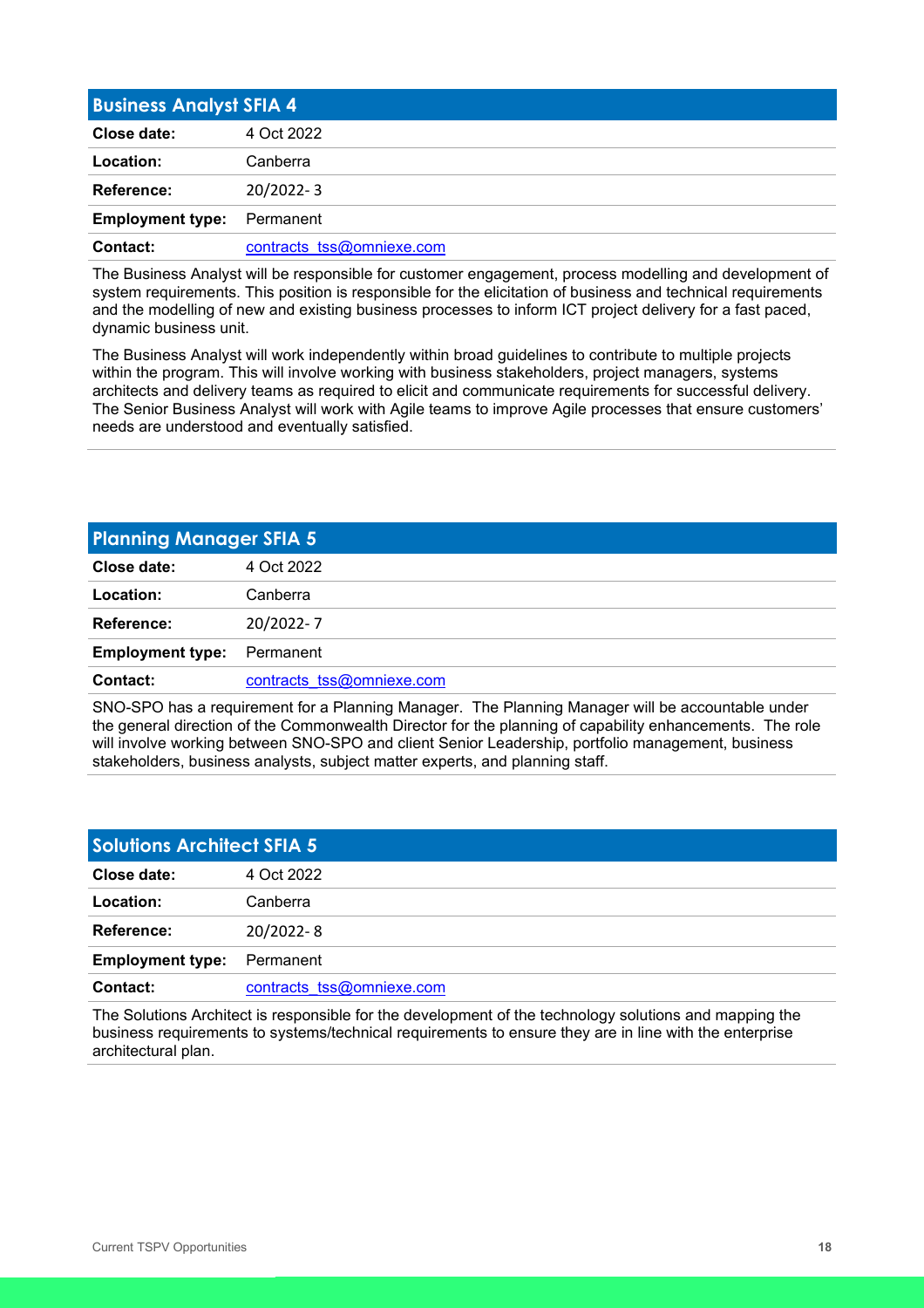<span id="page-18-0"></span>

| Network Engineer SFIA 4 |                           |
|-------------------------|---------------------------|
| Close date:             | 4 Oct 2022                |
| Location:               | Canberra                  |
| Reference:              | 21/2022-1                 |
| <b>Employment type:</b> | Permanent                 |
| Contact:                | contracts tss@omniexe.com |

The Network Engineer is responsible under general direction to devise strategies, provision the planning, implementation, and sustainment of a Test, QA and production environment for use in a complex software, hardware and network project.

<span id="page-18-1"></span>

| Network Administrator SFIA 4 |                           |
|------------------------------|---------------------------|
| Close date:                  | 4 Oct 2022                |
| Location:                    | Canberra                  |
| Reference:                   | $21/2022 - 4$             |
| <b>Employment type:</b>      | Permanent                 |
| <b>Contact:</b>              | contracts tss@omniexe.com |

The Network Administrator is responsible under general direction to devise strategies, provision the planning, implementation, and sustainment of a Test, QA and production environment for use in a complex software, hardware and network project.

<span id="page-18-2"></span>

| <b>Software Developer SFIA 3</b> |                           |
|----------------------------------|---------------------------|
| Close date:                      | 4 Oct 2022                |
| Location:                        | Canberra                  |
| Reference:                       | 22/2022-2                 |
| <b>Employment type:</b>          | Permanent                 |
| Contact:                         | contracts tss@omniexe.com |

The Software Developer is required to develop and integrate software employing an Agile Software Development Methodology (SDM). The role includes developing software, integrating Commercial Off the Shelf (COTS) and Government Off the Shelf (GOTS) software, documenting technical processes and assisting with testing and deployment. The successful candidate/s will need software development skills and a proven ability to work within an integrated team of technical/non-technical personnel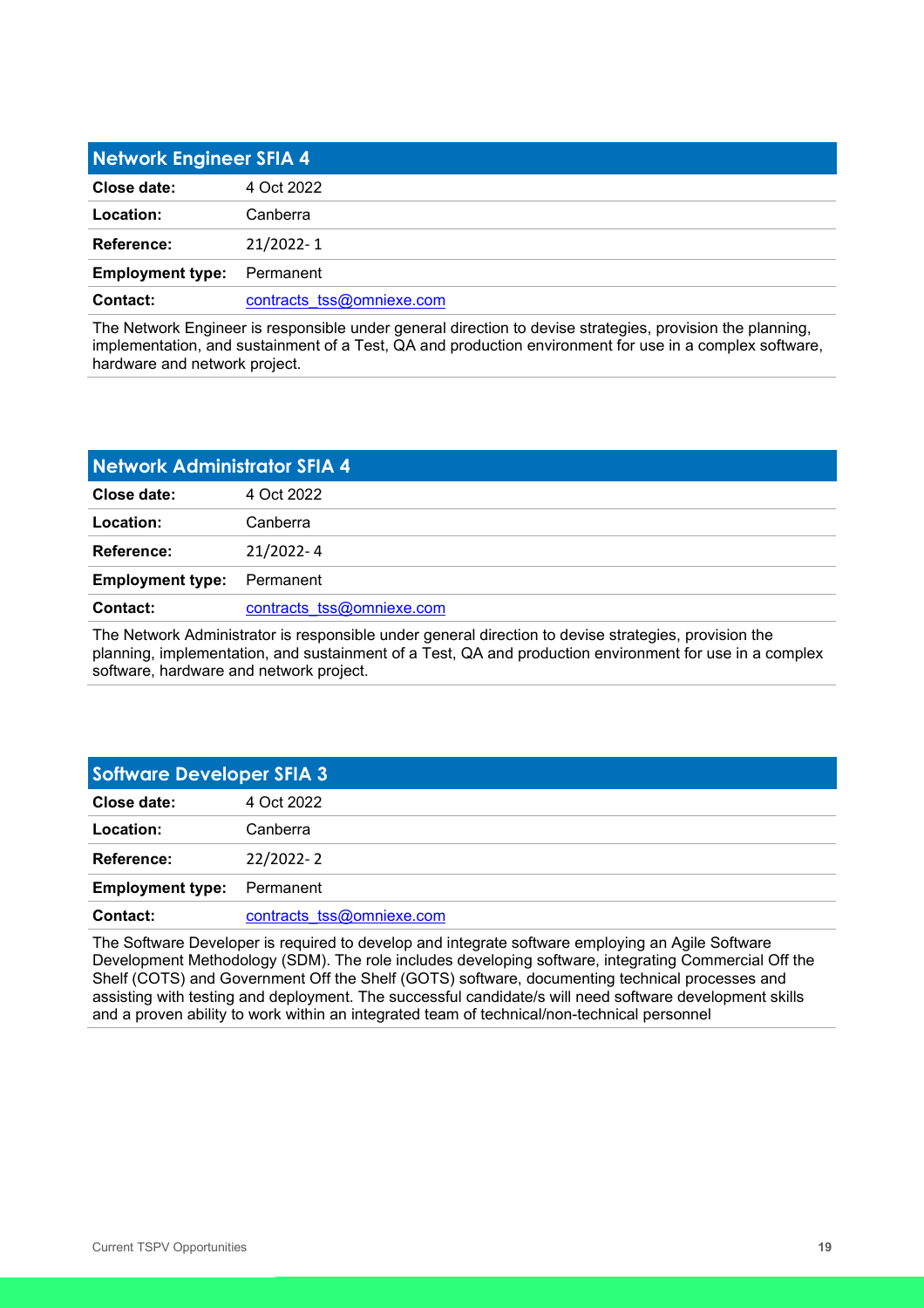<span id="page-19-0"></span>

| <b>Software Developer SFIA 4</b> |                           |
|----------------------------------|---------------------------|
| Close date:                      | 4 Oct 2022                |
| Location:                        | Canberra                  |
| Reference:                       | $22/2022 - 3$             |
| <b>Employment type:</b>          | Permanent                 |
| Contact:                         | contracts tss@omniexe.com |

The Software Developer is required to assist in the development and integrate of software employing an Agile Software Development Methodology (SDM). The position/s will include developing software, integrating Commercial Off the Shelf (COTS) and Government Off the Shelf (GOTS) software, documenting technical processes and assisting with testing and deployment.

<span id="page-19-1"></span>

| <b>Software Developer SFIA 4</b> |                           |
|----------------------------------|---------------------------|
| Close date:                      | 4 Oct 2022                |
| Location:                        | Canberra                  |
| Reference:                       | 22/2022-4                 |
| <b>Employment type:</b>          | Permanent                 |
| Contact:                         | contracts tss@omniexe.com |

The Software Developer will be responsible for working under direction as a member of a team responsible for developing complex programs, integrating Commercial Off the Shelf (COTS) and Government Off the Shelf (GOTS) software, documenting technical processes and assisting with testing and deployment.

The role will need well established software development skills and a proven ability to work within an integrated team of technical/non-technical personnel.

<span id="page-19-2"></span>

| <b>Software Developer SFIA 4</b> |                           |
|----------------------------------|---------------------------|
| Close date:                      | 4 Oct 2022                |
| Location:                        | Canberra                  |
| Reference:                       | $22/2022 - 5$             |
| <b>Employment type:</b>          | Permanent                 |
| Contact:                         | contracts tss@omniexe.com |

The Software Developer will be accountable under general direction for developing new features for a range of embedded and Linux based systems.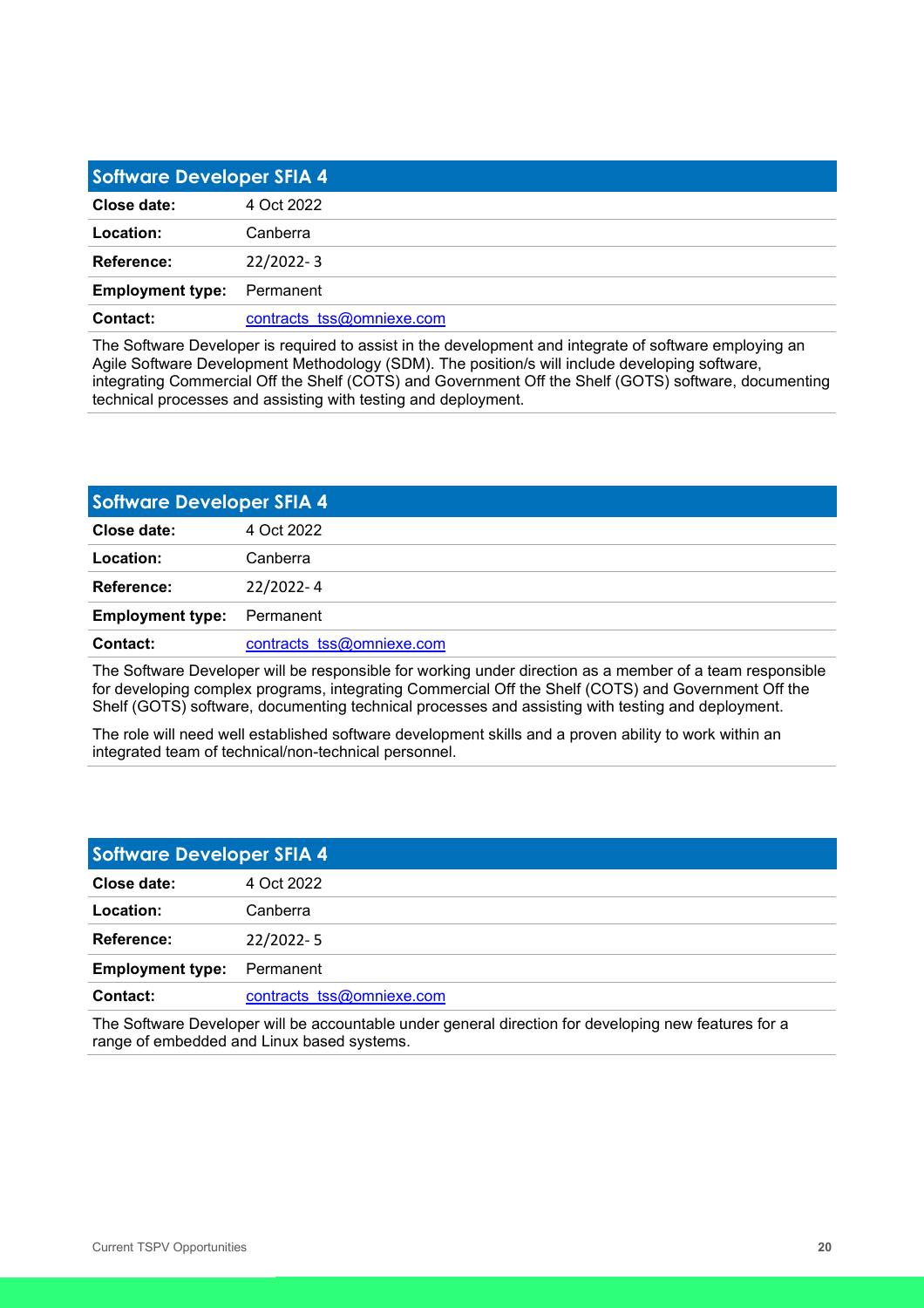<span id="page-20-0"></span>

| <b>Software Developer SFIA 5</b> |                           |
|----------------------------------|---------------------------|
| Close date:                      | 4 Oct 2022                |
| Location:                        | Canberra                  |
| Reference:                       | $22/2022 - 6$             |
| <b>Employment type:</b>          | Permanent                 |
| Contact:                         | contracts tss@omniexe.com |

The Software Developer role provides ICT functions to the Project Management Office primarily through development, support and sustainment of software applications, along with general administrative duties. The Software Developer will be required to develop, integrate, support and sustain software applications employing an Agile Software Development Methodology (SDM).

<span id="page-20-1"></span>

| <b>Software Developer SFIA 5</b> |                           |
|----------------------------------|---------------------------|
| Close date:                      | 4 Oct 2022                |
| Location:                        | Canberra                  |
| <b>Reference:</b>                | 22/2022-7                 |
| <b>Employment type:</b>          | Permanent                 |
| Contact:                         | contracts tss@omniexe.com |

The Software Developer will be responsible for working under direction as a member of a team responsible for developing software, integrating Commercial Off the Shelf (COTS) and Government Off the Shelf (GOTS) software, documenting technical processes and assisting with testing and deployment.

The role will need very high level software development skills and a proven ability to work within an integrated team of technical/non-technical personnel.

<span id="page-20-2"></span>

| <b>AWS System Administrator (Operations) SFIA 4</b> |                           |
|-----------------------------------------------------|---------------------------|
| Close date:                                         | 4 Oct 2022                |
| Location:                                           | Canberra                  |
| Reference:                                          | 25/2022-1                 |
| <b>Employment type:</b>                             | Permanent                 |
| <b>Contact:</b>                                     | contracts tss@omniexe.com |

The AWS System Administrator (Operations) will work under general direction as part of a small team in the operation and control of software development & team collaboration platforms; including the installation, integration and support of cloud hosted infrastructure.

This team works within a framework of legislation, principles and work practices, including management of corporate information in accordance with the Privacy Act, compliance with the Australian Government Information Security Manual, and Agile workload management.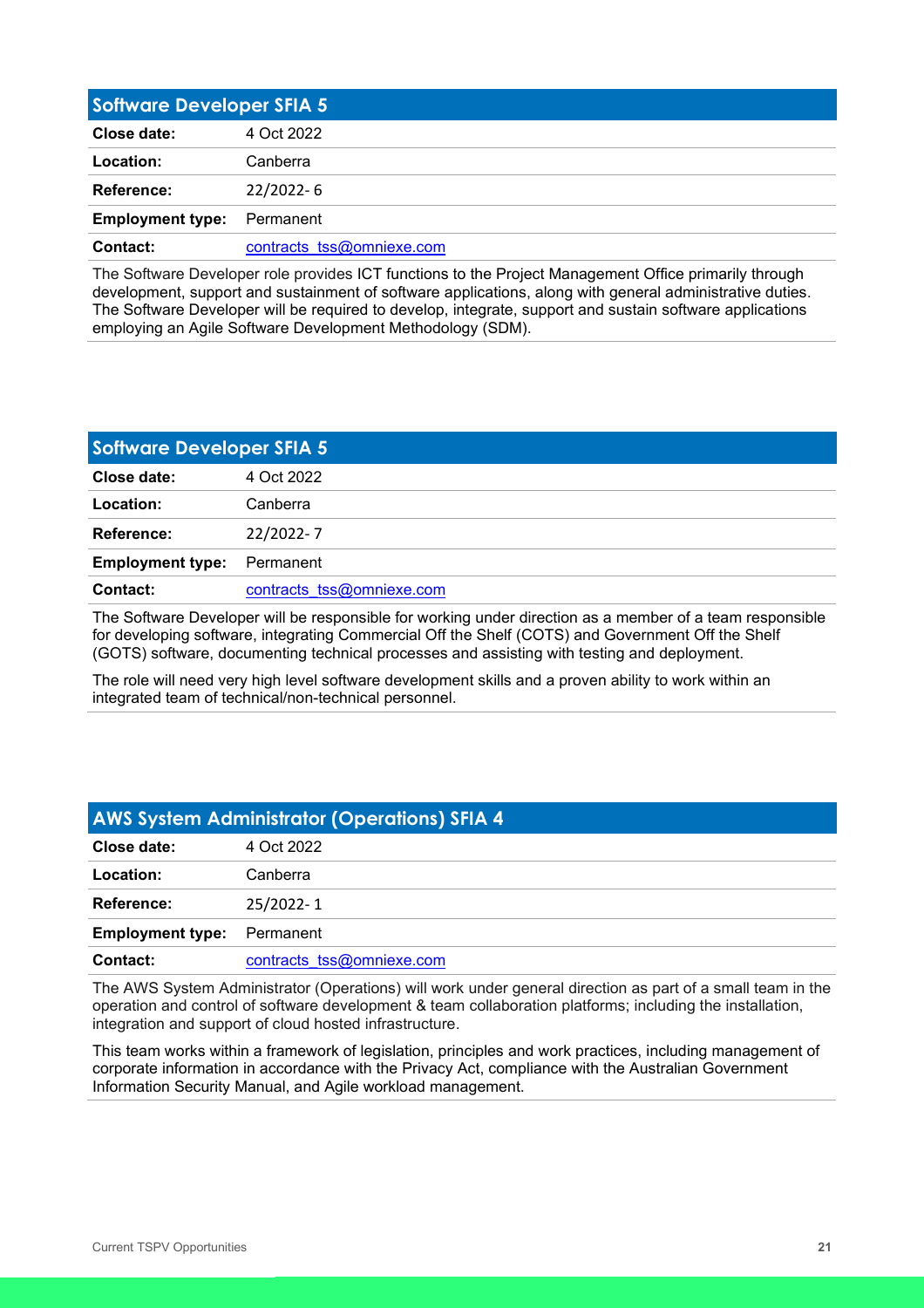<span id="page-21-0"></span>

| <b>ICT System Administrator SFIA 4</b> |  |
|----------------------------------------|--|
| 4 Oct 2022                             |  |
| Canberra                               |  |
| 25/2022-2                              |  |
| Permanent                              |  |
| contracts tss@omniexe.com              |  |
|                                        |  |

The ICT Systems Administrator is responsible for application maintenance, management and support services to users and systems within the Digital Workplace Services section of Technology Services Branch.

<span id="page-21-1"></span>

| <b>System Administrator / VMware SFIA 5</b> |                           |
|---------------------------------------------|---------------------------|
| Close date:                                 | 4 Oct 2022                |
| Location:                                   | Canberra                  |
| Reference:                                  | 25/2022-3                 |
| <b>Employment type:</b>                     | Permanent                 |
| Contact:                                    | contracts tss@omniexe.com |

The Lead VMware Administrator is required to assist with the management of VMware virtual environment as per the stated direction of the technical lead and manager.

<span id="page-21-2"></span>

| <b>System Administrator SFIA 3</b> |                           |
|------------------------------------|---------------------------|
| Close date:                        | 4 Oct 2022                |
| Location:                          | Canberra                  |
| <b>Reference:</b>                  | 25/2022-4                 |
| <b>Employment type:</b>            | Permanent                 |
| Contact:                           | contracts tss@omniexe.com |

The System Administrator is required to provide system administrative support under general direction in a key capability domain responsible for the production and sustainment of digital signals processing and embedded platforms.

<span id="page-21-3"></span>

| <b>System Administrator SFIA 3</b> |                           |
|------------------------------------|---------------------------|
| Close date:                        | 4 Oct 2022                |
| Location:                          | Canberra                  |
| <b>Reference:</b>                  | 25/2022-5                 |
| <b>Employment type:</b>            | Permanent                 |
| Contact:                           | contracts tss@omniexe.com |

The System Administrator will be responsible, under general direction to set up and manage servers used by software developers and must have a proven ability to work within an integrated team of technical/nontechnical personnel.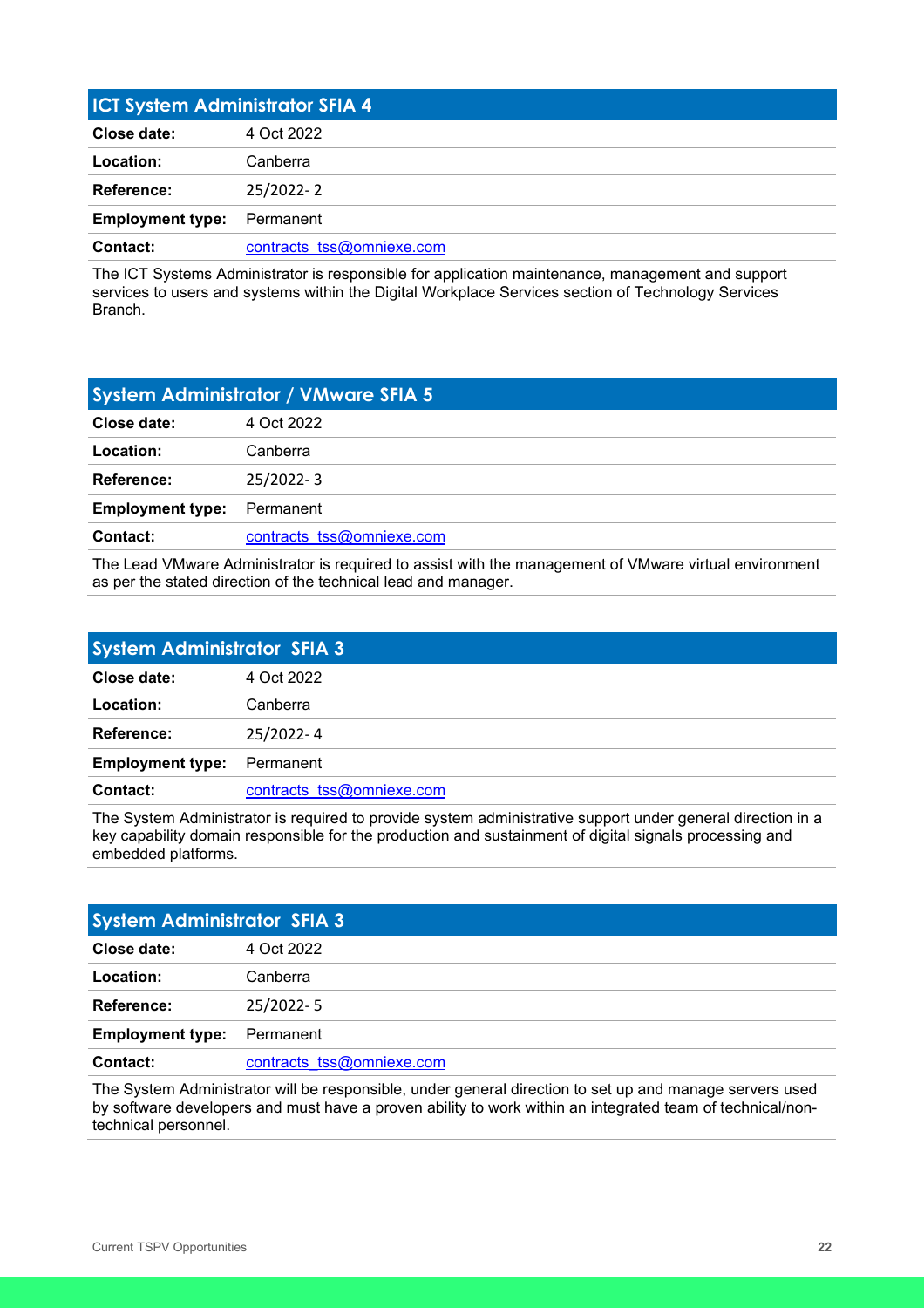<span id="page-22-0"></span>

| <b>System Administrator SFIA 3</b> |                           |
|------------------------------------|---------------------------|
| Close date:                        | 4 Oct 2022                |
| Location:                          | Canberra                  |
| Reference:                         | 25/2022-6                 |
| <b>Employment type:</b>            | Permanent                 |
| Contact:                           | contracts tss@omniexe.com |

The System Administrator will be responsible, under general direction to set up and manage servers used by operators and should demonstrate the ability to work within an integrated team of technical/non-technical personnel

<span id="page-22-1"></span>

| Close date:<br>4 Oct 2022<br>Location:<br>Canberra<br>Reference:<br>25/2022-7<br><b>Employment type:</b><br>Permanent | <b>System Administrator SFIA 3</b> |                           |
|-----------------------------------------------------------------------------------------------------------------------|------------------------------------|---------------------------|
|                                                                                                                       |                                    |                           |
|                                                                                                                       |                                    |                           |
|                                                                                                                       |                                    |                           |
|                                                                                                                       |                                    |                           |
|                                                                                                                       | <b>Contact:</b>                    | contracts tss@omniexe.com |

The System Administrator will be responsible, under general direction to set up and manage servers used by software developers and should demonstrate the ability to work within an integrated team of technical/non-technical personnel.

<span id="page-22-2"></span>

| <b>System Administrator SFIA 4</b> |                           |
|------------------------------------|---------------------------|
| Close date:                        | 4 Oct 2022                |
| Location:                          | Canberra                  |
| Reference:                         | 28/2022-1                 |
| <b>Employment type:</b>            | Permanent                 |
| Contact:                           | contracts tss@omniexe.com |

The System Administrator is required to provide system administrative support under general direction in a key capability domain; participate within a business environment that is in a complex, emerging domain and operates at a rapid pace.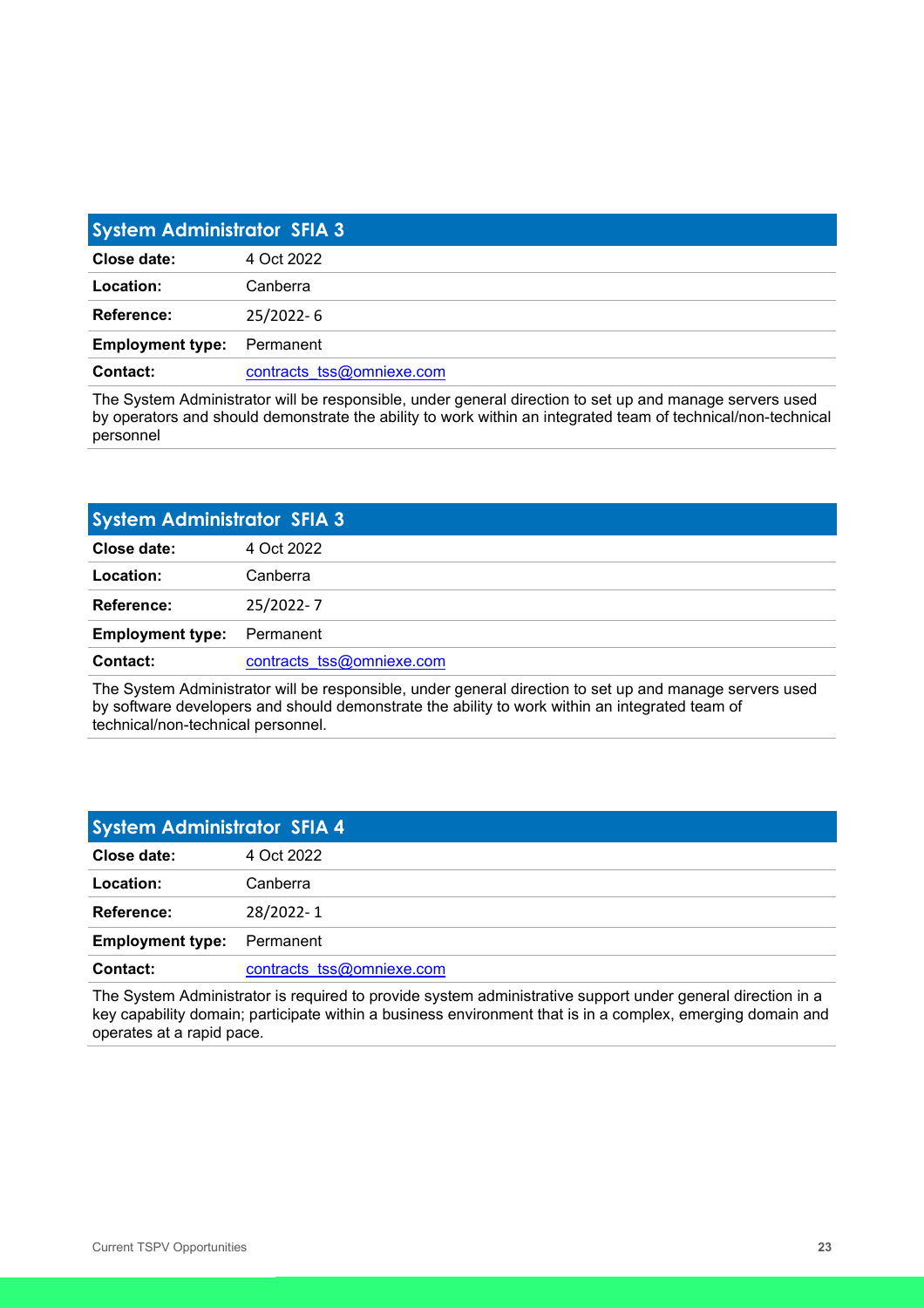<span id="page-23-0"></span>

| <b>System Administrator SFIA 4</b> |                           |
|------------------------------------|---------------------------|
| Close date:                        | 4 Oct 2022                |
| Location:                          | Canberra                  |
| Reference:                         | 28/2022-2                 |
| <b>Employment type:</b>            | Permanent                 |
| Contact:                           | contracts tss@omniexe.com |

The System Administrator is required to provide system administrative support under general direction in a key capability domain; participate within a business environment that is in a complex, emerging domain and operates at a rapid pace.

<span id="page-23-1"></span>

| <b>System Administrator SFIA 4</b> |  |
|------------------------------------|--|
| 4 Oct 2022                         |  |
| Canberra                           |  |
| 28/2022-3                          |  |
| Permanent                          |  |
| contracts tss@omniexe.com          |  |
|                                    |  |

The System Administrator is required to provide system administrative support under general direction in a key capability domain; participate within a business environment that is in a complex, emerging domain and operates at a rapid pace.

<span id="page-23-2"></span>

| <b>System Administrator SFIA 4</b> |                           |
|------------------------------------|---------------------------|
| Close date:                        | 4 Oct 2022                |
| Location:                          | Canberra                  |
| Reference:                         | 28/2022-4                 |
| <b>Employment type:</b>            | Permanent                 |
| Contact:                           | contracts tss@omniexe.com |

Specifically, the Systems Administrator will be responsible, under general direction to set up and manage servers used by software developers and a proven ability to work within an integrated team of technical/non-technical personnel. Some understanding and management of the underlying ESX hosting platform will also be required at times.

The role will also require assisting with release of internal software using defined processes and contributing to ongoing improvements to the release process.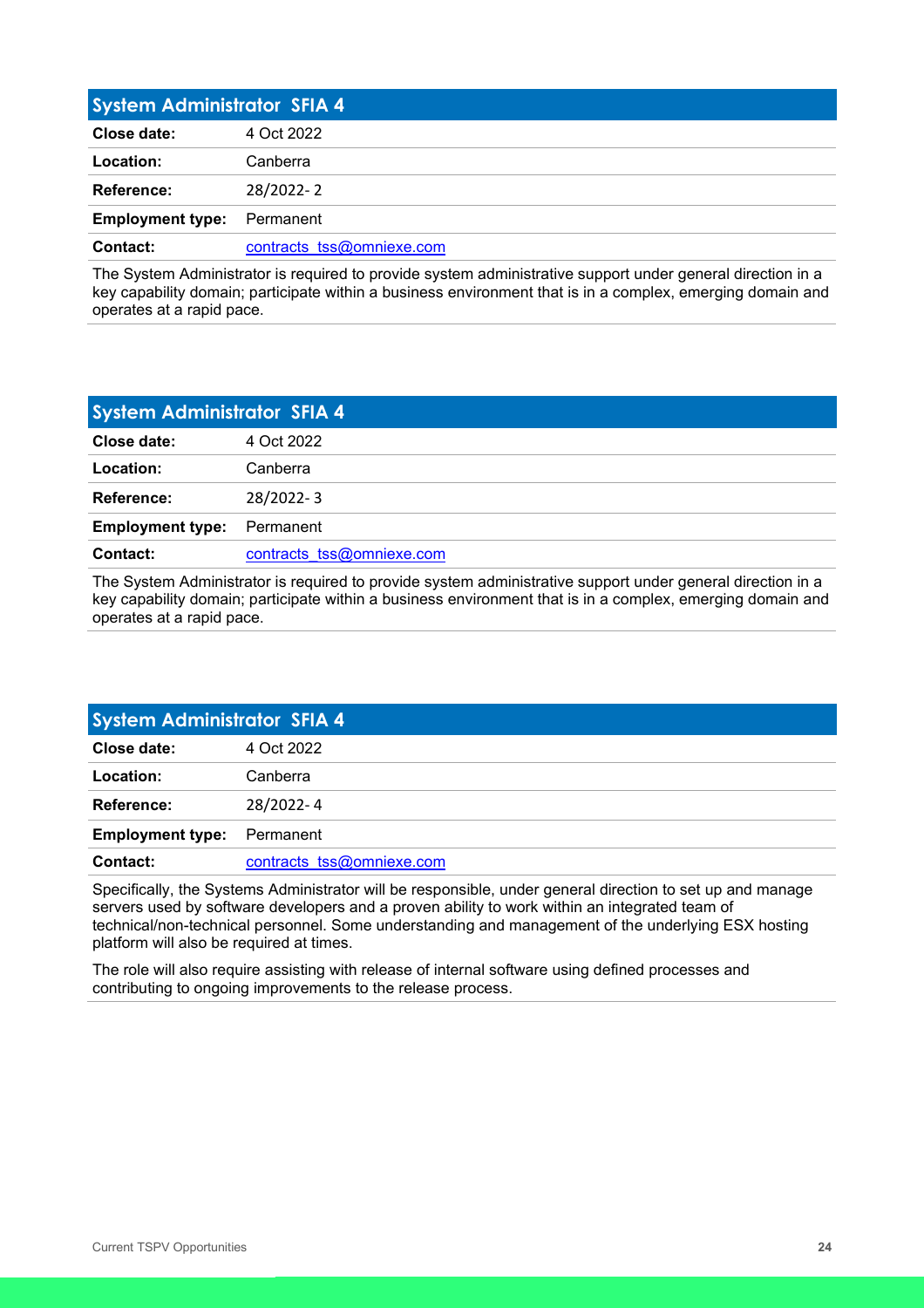<span id="page-24-0"></span>

| System/Network Administrator SFIA 4 |                           |
|-------------------------------------|---------------------------|
| Close date:                         | 4 Oct 2022                |
| Location:                           | Canberra                  |
| Reference:                          | 28/2022-5                 |
| <b>Employment type:</b>             | Permanent                 |
| Contact:                            | contracts tss@omniexe.com |

The System/Network Administrator is expected to provide support to the Project Management Office (PMO) with the primary focus being on ongoing maintenance activities and the hardware they are responsible for.

The types of hardware involved may include servers, blade centres, network devices and other related peripheral components, including PCI-e cards and media convertors.

<span id="page-24-1"></span>

| <b>System Administrator SFIA 5</b> |                           |
|------------------------------------|---------------------------|
| Close date:                        | 4 Oct 2022                |
| Location:                          | Canberra                  |
| Reference:                         | 28/2022-6                 |
| <b>Employment type:</b>            | Permanent                 |
| Contact:                           | contracts tss@omniexe.com |

The System Administrator is required to lead and manage system administrative support activities in a key capability domain; is able to contribute in a business environment which is in a complex, emerging domain and operates at a rapid pace.

<span id="page-24-2"></span>

| <b>System Administrator SFIA 5</b> |                           |
|------------------------------------|---------------------------|
| Close date:                        | 4 Oct 2022                |
| Location:                          | Canberra                  |
| Reference:                         | 28/2022-7                 |
| <b>Employment type:</b>            | Permanent                 |
| Contact:                           | contracts tss@omniexe.com |

The System Administrator is required to lead and manage system administrative support activities in a key capability domain; is able to contribute in a business environment which is in a complex, emerging domain and operates at a rapid pace.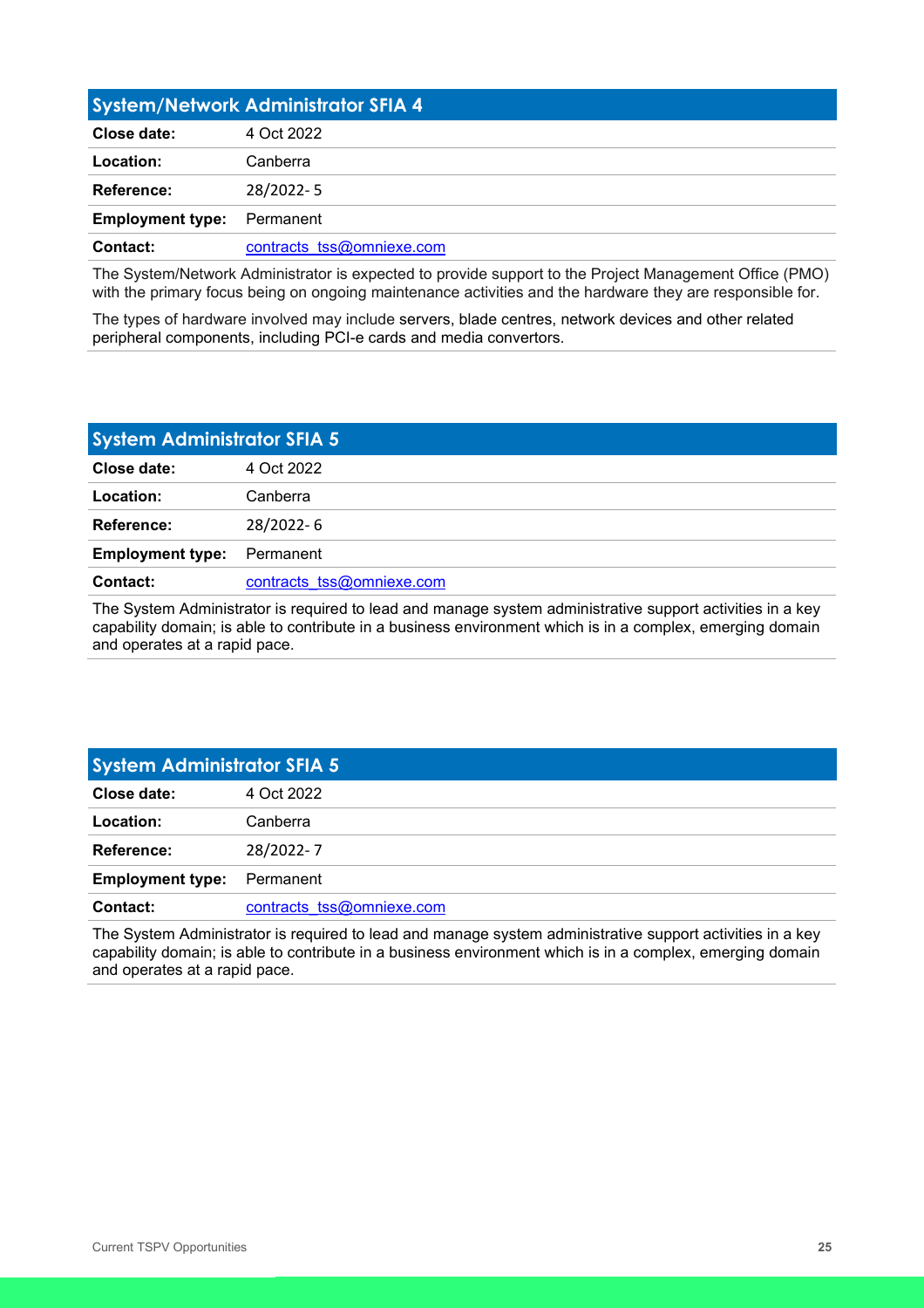<span id="page-25-0"></span>

| <b>System Administrator SFIA 5</b> |                           |
|------------------------------------|---------------------------|
| Close date:                        | 4 Oct 2022                |
| Location:                          | Canberra                  |
| Reference:                         | 28/2022-8                 |
| <b>Employment type:</b>            | Permanent                 |
| Contact:                           | contracts tss@omniexe.com |

The System Administrator is required to lead and manage system administrative support activities in a key capability domain; is able to contribute in a business environment which is in a complex, emerging domain and operates at a rapid pace.

<span id="page-25-1"></span>

| <b>Sustainment Manager SFIA 4</b> |                           |
|-----------------------------------|---------------------------|
| Close date:                       | 1 Nov 2022                |
| Location:                         | Canberra                  |
| Reference:                        | 59/2022-1                 |
| <b>Employment type:</b>           | Permanent                 |
| Contact:                          | contracts tss@omniexe.com |

The Sustainment Manager will be responsible, under limited direction, to develop and manage processes to sustain a complex ICT capability. The Sustainment Manager will have a proven ability to work with internal service managers, internal and external customers, and external service providers.

<span id="page-25-2"></span>

| Software Developer - NON PV SFIA 4 |                           |
|------------------------------------|---------------------------|
| Close date:                        | 9 June 2022               |
| Location:                          | Canberra                  |
| Reference:                         | 126/2022-1                |
| <b>Employment type:</b>            | Permanent                 |
| Contact:                           | contracts tss@omniexe.com |

The Software Developer is required to assist in the development and integrate of software employing an Agile Software Development Methodology (SDM). The position/s will include developing software, integrating Commercial Off the Shelf (COTS) and Government Off the Shelf (GOTS) software, documenting technical processes and assisting with testing and deployment.

**A security clearance will not be required to apply however the preferred applicant will be required to successfully undergo the security clearance vetting process at the TSPV level. They will also be required to undergo an Organisational Suitability Assessment.**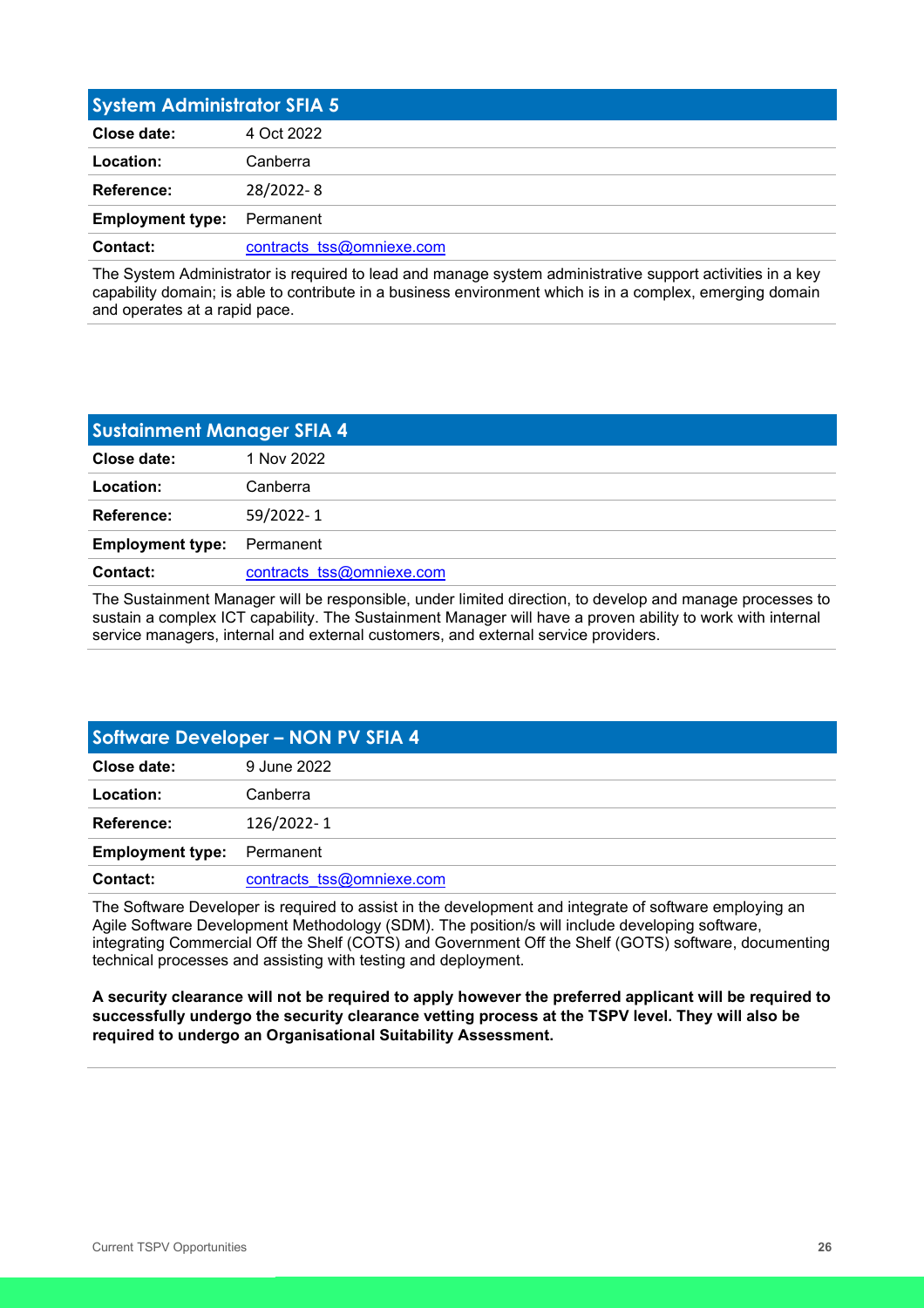<span id="page-26-0"></span>

| <b>Business Analyst - NON PV SFIA 4</b> |                           |
|-----------------------------------------|---------------------------|
| Close date:                             | 9 June 2022               |
| Location:                               | Canberra                  |
| <b>Reference:</b>                       | 133/2022-1                |
| <b>Employment type:</b>                 | Permanent                 |
| Contact:                                | contracts tss@omniexe.com |

The Business Analyst/Product Owner will be responsible for customer engagement, process modelling and development of system requirements. They will also be responsible for engaging with the team to ensure customer requirements are well understood and expectations on both sides are appropriately managed.

This position is responsible for the elicitation of business and technical requirements and the modelling of new and existing business processes to inform technical capability delivery for a fast paced, dynamic business unit. The successful candidate will contribute to the support of one of our capabilities within a program. This will involve working with business stakeholders, project managers, systems architects and delivery teams as required to elicit and communicate requirements for successful outcomes. Prioritisation, stakeholder engagement and exceptional communication are all key requirements.

**A security clearance will not be required to apply however the preferred applicant will be required to successfully undergo the security clearance vetting process at the TSPV level. They will also be required to undergo an Organisational Suitability Assessment.** 

<span id="page-26-1"></span>

| <b>System Administrator - NON PV SFIA 5</b> |                           |
|---------------------------------------------|---------------------------|
| Close date:                                 | 9 June 2022               |
| Location:                                   | Canberra                  |
| Reference:                                  | 127/2022-1                |
| <b>Employment type:</b>                     | Permanent                 |
| Contact:                                    | contracts tss@omniexe.com |

The System Administrator is required to lead and manage system administrative support activities in a key capability domain; is able to contribute in a business environment which is in a complex, emerging domain and operates at a rapid pace.

**A security clearance will not be required to apply however the preferred applicant will be required to successfully undergo the security clearance vetting process at the TSPV level. They will also be required to undergo an Organisational Suitability Assessment.** 

<span id="page-26-2"></span>

| <b>Solution Architect- NON PV SFIA 5</b> |                           |
|------------------------------------------|---------------------------|
| Close date:                              | 9 June 2022               |
| Location:                                | Canberra                  |
| Reference:                               | 135/2022-1                |
| <b>Employment type:</b>                  | Permanent                 |
| Contact:                                 | contracts tss@omniexe.com |

The Solutions Architect is responsible for the development of the technology solutions and mapping the business requirements to systems/technical requirements to ensure they are in line with the enterprise architectural plan.

**A security clearance will not be required to apply however the preferred applicant will be required to successfully undergo the security clearance vetting process at the TSPV level. They will also be required to undergo an Organisational Suitability Assessment.**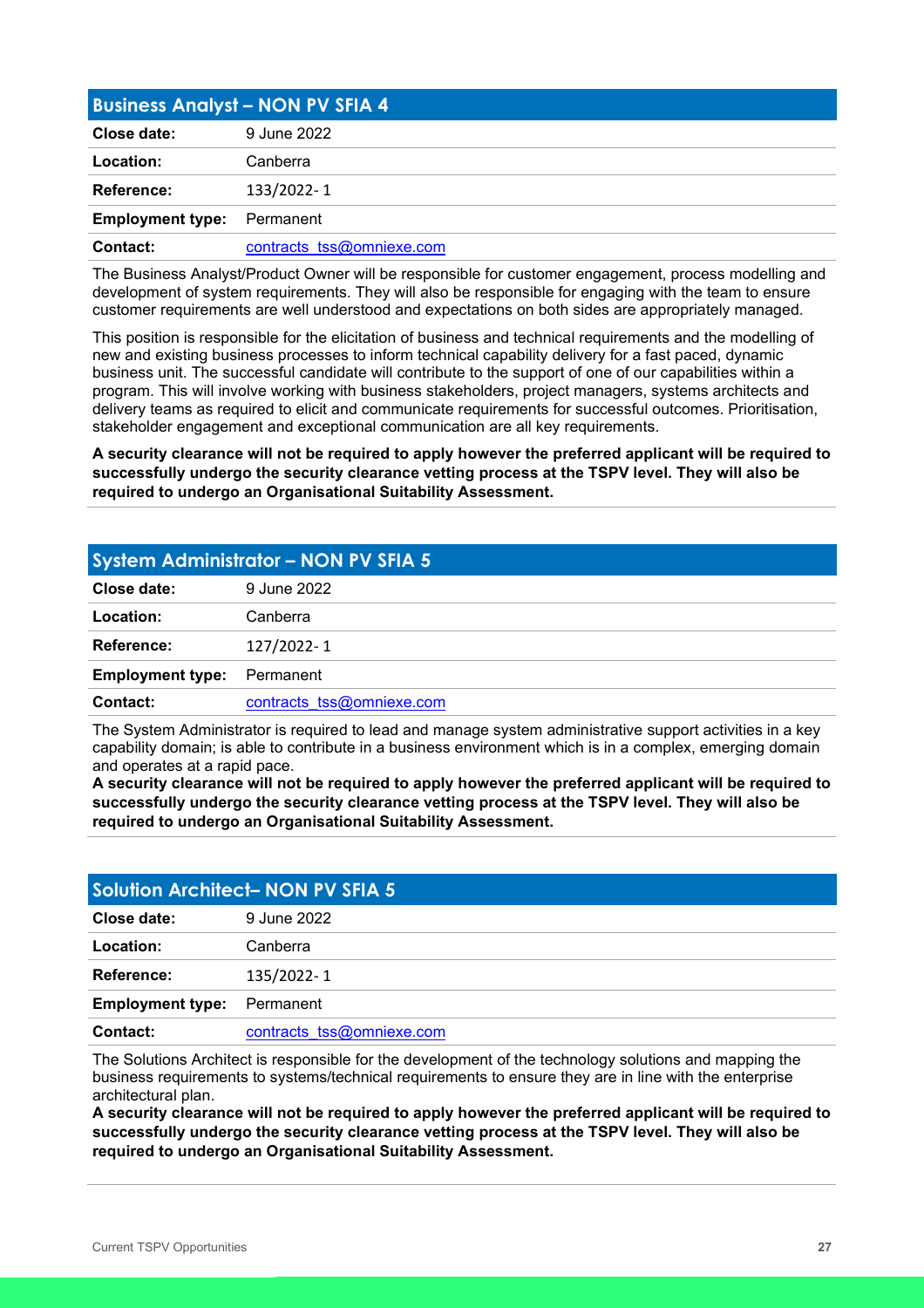<span id="page-27-0"></span>

| <b>Systems Engineer SFIA 4</b> |                           |
|--------------------------------|---------------------------|
| Close date:                    | 9 June 2022               |
| Location:                      | Canberra                  |
| Reference:                     | 140/2022-1                |
| <b>Employment type:</b>        | Permanent                 |
| Contact:                       | contracts tss@omniexe.com |

The System Engineer within a clear framework of accountability, will be responsible for undertaking systems engineering activities to support the delivery of SNO-SPO projects. The System Engineer activities will include, but not be limited to, business analysis, systems design, and test and evaluation activities. There is also a requirement for prototyping of some ICT concepts and administration of systems.

**A security clearance will not be required to apply however the preferred applicant will be required to successfully undergo the security clearance vetting process at the TSPV level. They will also be required to undergo an Organisational Suitability Assessment.** 

<span id="page-27-1"></span>

| <b>Training Needs Analyst SFIA 5</b> |                           |
|--------------------------------------|---------------------------|
| Close date:                          | 17 May 2022               |
| Location:                            | Canberra                  |
| <b>Reference:</b>                    | 78/2022-1                 |
| <b>Employment type:</b>              | Permanent                 |
| Contact:                             | contracts tss@omniexe.com |

The Training Needs Analyst will analyse and evaluate the quality of training activities and materials provided by vendors and perform the administration activities for the systems training program including documentation consolidation. They will manage stakeholder training engagement activities and any business activities required to integrate the new system into the "business as usual" environment. They will determine the readiness levels of business users in regard to training requirements. They will provide oversight of vendor conducted training needs analysis and plan, manage and adjust work priorities to meet the training objectives, keep others informed and apply a best practice systems training approach. They will monitor workflow and manage resources to achieve agreed outcomes. They will support the project office with general project tasking.

<span id="page-27-2"></span>

| <b>System Administrator SFIA 4</b> |                           |
|------------------------------------|---------------------------|
| Close date:                        | 19 May 2022               |
| Location:                          | Canberra                  |
| Reference:                         | 77/2022-1                 |
| <b>Employment type:</b>            | Permanent                 |
| Contact:                           | contracts tss@omniexe.com |

The System Administrator is expected to provide support to the project area to deploy new capabilities and perform ongoing maintenance activities on the systems and hardware they are responsible for.

The successful candidate will need highly developed system administration skills and a proven ability to work within an integrated team of technical/non-technical personnel.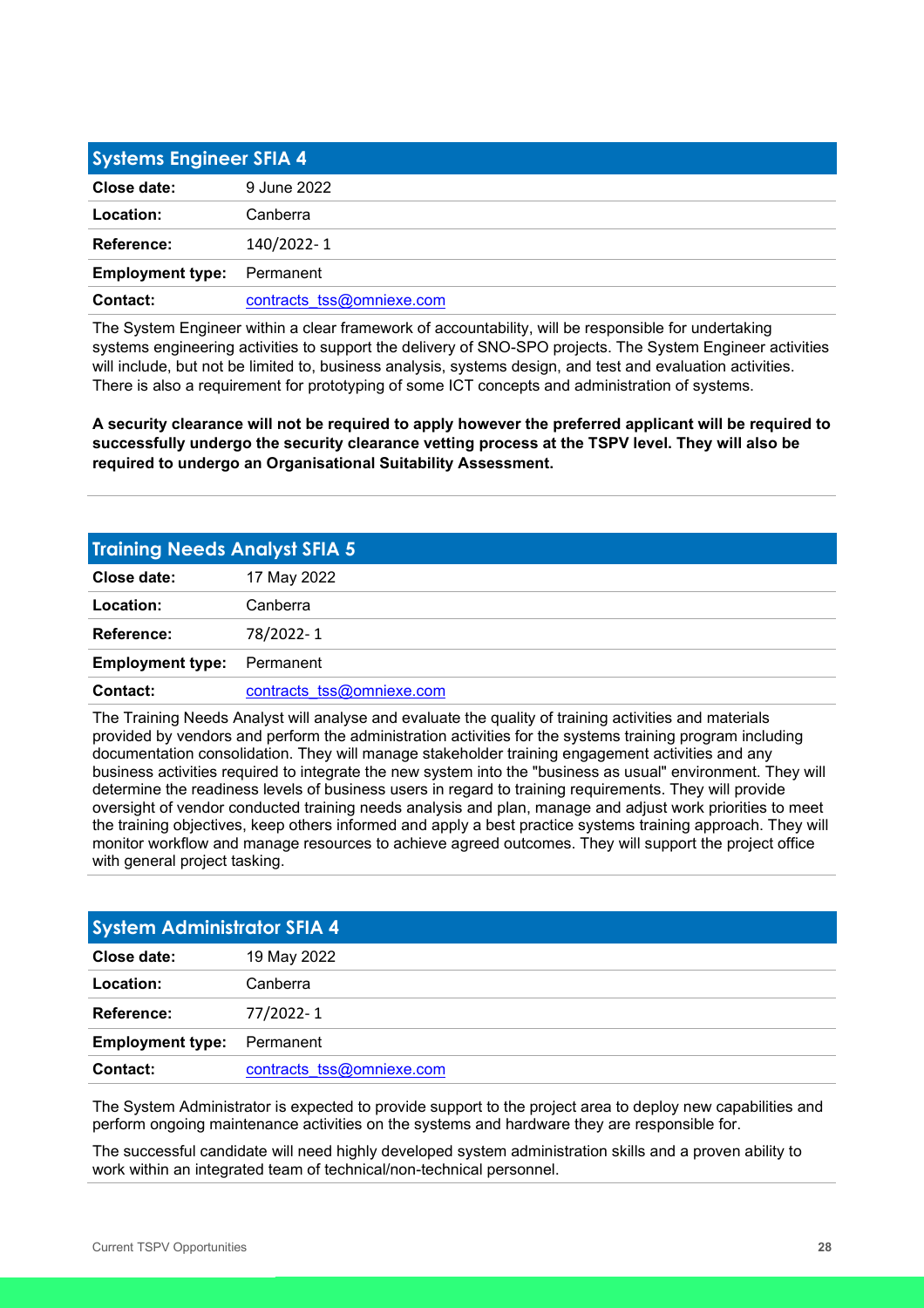<span id="page-28-0"></span>

| System Administrator (Servers and Storage) SFIA 4 |                           |
|---------------------------------------------------|---------------------------|
| Close date:                                       | 19 May 2022               |
| Location:                                         | Canberra                  |
| Reference:                                        | 77/2022-2                 |
| <b>Employment type:</b>                           | Permanent                 |
| Contact:                                          | contracts tss@omniexe.com |

The System Administrator is expected to provide support to the project area, utilising specialist skills in Servers and Storage to deploy new capabilities and perform ongoing maintenance activities on the systems and hardware they are responsible for.

The successful candidate will need highly developed system administration skills and a proven ability to work within an integrated team of technical/non-technical personnel.

<span id="page-28-1"></span>

| <b>Software Developer SFIA 4</b> |                           |
|----------------------------------|---------------------------|
| Close date:                      | 19 May 2022               |
| Location:                        | Canberra                  |
| Reference:                       | 77/2022-3                 |
| <b>Employment type:</b>          | Permanent                 |
| Contact:                         | contracts tss@omniexe.com |

The Software Developer will be responsible for working under direction as a member of a team responsible for developing complex programs, integrating Commercial Off the Shelf (COTS) and Government Off the Shelf (GOTS) software, documenting technical processes and assisting with testing and deployment.

The role will need well established software development skills and a proven ability to work within an integrated team of technical/non-technical personnel.

<span id="page-28-2"></span>

| <b>Business Analyst SFIA 4</b> |                           |
|--------------------------------|---------------------------|
| Close date:                    | 1 Nov 2022                |
| Location:                      | Canberra                  |
| Reference:                     | 74/2022-2                 |
| <b>Employment type:</b>        | Permanent                 |
| Contact:                       | contracts tss@omniexe.com |

Working with the Endpoint Services Section management and the technical staff, the Business Analyst is accountable under general direction to: identify, manage and communicate business requirements on behalf of Endpoint Services section; translate business requirements into functional specifications; work collaboratively with the Endpoints Project Manager to enable project delivery and work collaboratively with the Endpoints Technical Director to support the development of the Endpoints Roadmap.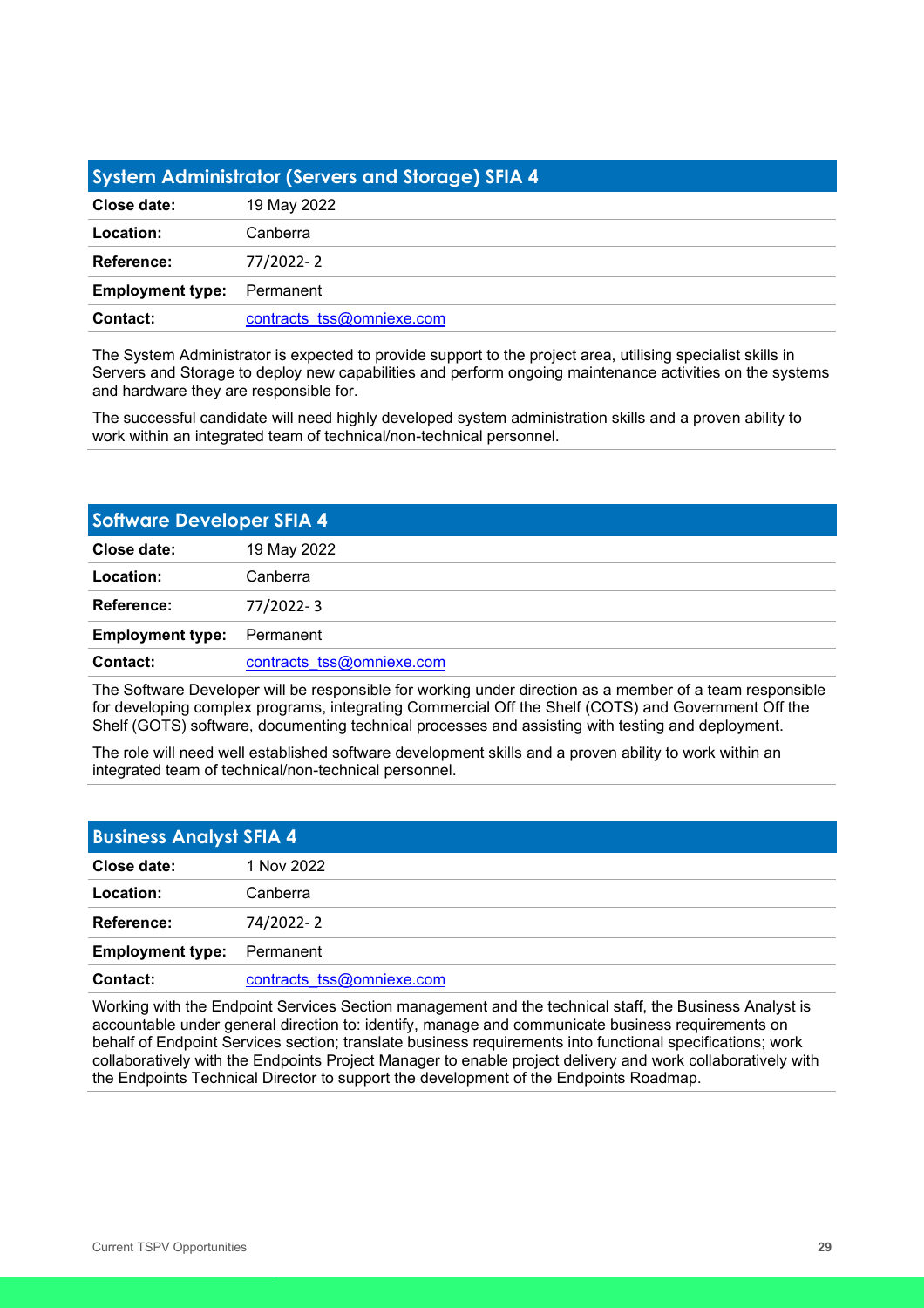<span id="page-29-0"></span>

| Network Engineer / Solutions Architect SFIA 5 |                           |
|-----------------------------------------------|---------------------------|
| Close date:                                   | 19 May 2022               |
| Location:                                     | Canberra                  |
| <b>Reference:</b>                             | 77/2022-4                 |
| <b>Employment type:</b>                       | Permanent                 |
| Contact:                                      | contracts tss@omniexe.com |

The Network Engineer/Solutions Architect will take a lead role working in a team of engineers responsible for gathering business, technology and security requirements, drive collaboration with internal and external domain specialists and translating them into a technical architecture and proposed design that will meet the needs of the organisation. The role will require a candidate to have knowledge and understanding of modern network architectures, industry best practices in security, routing & switching including Data Centre Network technologies. The role requires excellent design skills, strong collaboration skills and outstanding communication skills.

The Network Engineer/Solutions Architect identifies, develops and initiates innovations and solutions where precedents and procedures may not exist. It requires the candidate to actively drive collaboration and participate in multi-functional groups to solve problems.

The Network Engineer/Solutions Architect provides engineering and architectural expertise regarding the design and deployment of new design patterns and emerging network technologies.

<span id="page-29-1"></span>

| <b>Software Development Team Leader SFIA 5</b> |                           |
|------------------------------------------------|---------------------------|
| Close date:                                    | 20 May 2022               |
| Location:                                      | Canberra                  |
| Reference:                                     | 79/2022-1                 |
| <b>Employment type:</b>                        | Permanent                 |
| Contact:                                       | contracts tss@omniexe.com |
|                                                |                           |

The role will need very high level software development skills and a proven ability to work within an integrated team of technical/non-technical personnel.

<span id="page-29-2"></span>

| <b>Software Developer SFIA 4</b> |                           |
|----------------------------------|---------------------------|
| Close date:                      | 20 May 2022               |
| Location:                        | Canberra                  |
| Reference:                       | 79/2022-2                 |
| <b>Employment type:</b>          | Permanent                 |
| Contact:                         | contracts tss@omniexe.com |

The Software Developer is required to assist, develop and integrate software employing an Agile Software Development Methodology (SDM). The position will include developing software, integrating Commercial Off the Shelf (COTS) and Government Off the Shelf (GOTS) software, documenting technical processes and assisting with testing and deployment. The successful candidate will need highly evolved software development skills and a proven ability to work within an integrated team of technical/non-technical personnel.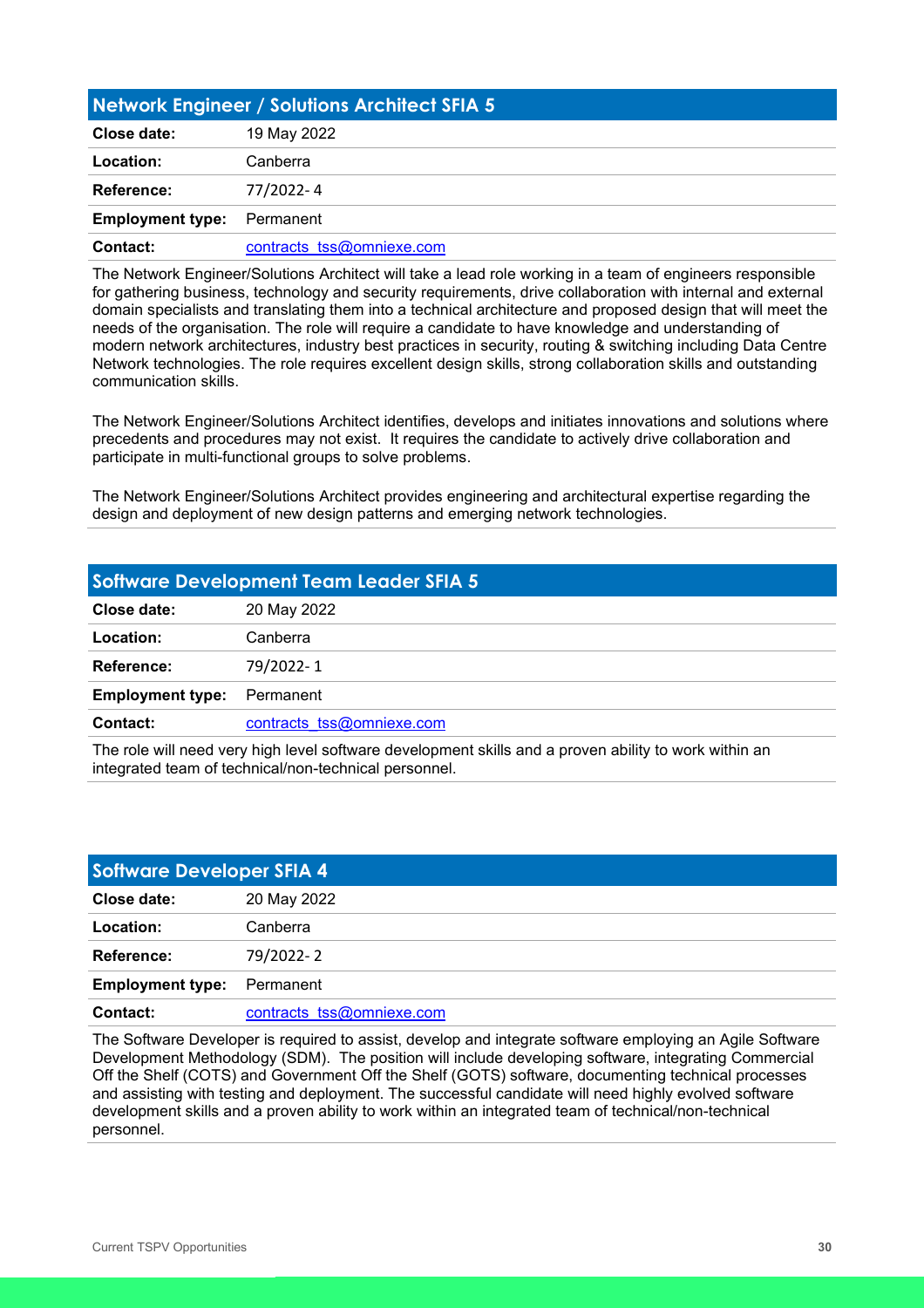<span id="page-30-0"></span>

| <b>Content Management System Front-end Administrator SFIA 3</b> |                           |
|-----------------------------------------------------------------|---------------------------|
| Close date:                                                     | 1 Nov 2022                |
| Location:                                                       | Canberra                  |
| <b>Reference:</b>                                               | 80/2022-1                 |
| <b>Employment type:</b>                                         | Permanent                 |
| Contact:                                                        | contracts tss@omniexe.com |

The Content Management System Administrator is accountable under routine direction to undertake moderately complex web application front-end administration and publication tasks in an operational environment, balancing daily and longer term deadlines.

<span id="page-30-1"></span>

| <b>ICT System Administrator - Linux SFIA 4</b> |                           |
|------------------------------------------------|---------------------------|
| Close date:                                    | 24 May 2022               |
| Location:                                      | Canberra                  |
| Reference:                                     | 80/2022-2                 |
| <b>Employment type:</b>                        | Permanent                 |
| Contact:                                       | contracts tss@omniexe.com |

The System Administrator is accountable, under routine direction from team and technical leads, to undertake moderately complex application and system administration including managing incidents, changes, problem outages, upgrades and patches.

The technical environment includes management of Windows Server virtual machines for application hosting, various commercial-off-the-shelf (COTS) enterprise information and IT-enabling applications, sensitive customer data management, PowerShell continuous delivery workflows, and security, backup and performance tuning for applications and supporting services.

<span id="page-30-2"></span>

| <b>System Administrator (Windows) SFIA 3</b> |                           |
|----------------------------------------------|---------------------------|
| Close date:                                  | 24 May 2022               |
| Location:                                    | Canberra                  |
| <b>Reference:</b>                            | 80/2022-3                 |
| <b>Employment type:</b>                      | Permanent                 |
| Contact:                                     | contracts tss@omniexe.com |

The System Administrator is accountable, under routine direction from team and technical leads, to undertake moderately complex application and system administration including managing incidents, changes, problem outages, upgrades and patches.

The technical environment includes management of Windows Server virtual machines for application hosting, various commercial-off-the-shelf (COTS) enterprise information and IT-enabling applications, sensitive customer data management, PowerShell continuous delivery workflows, and security, backup and performance tuning for applications and supporting services.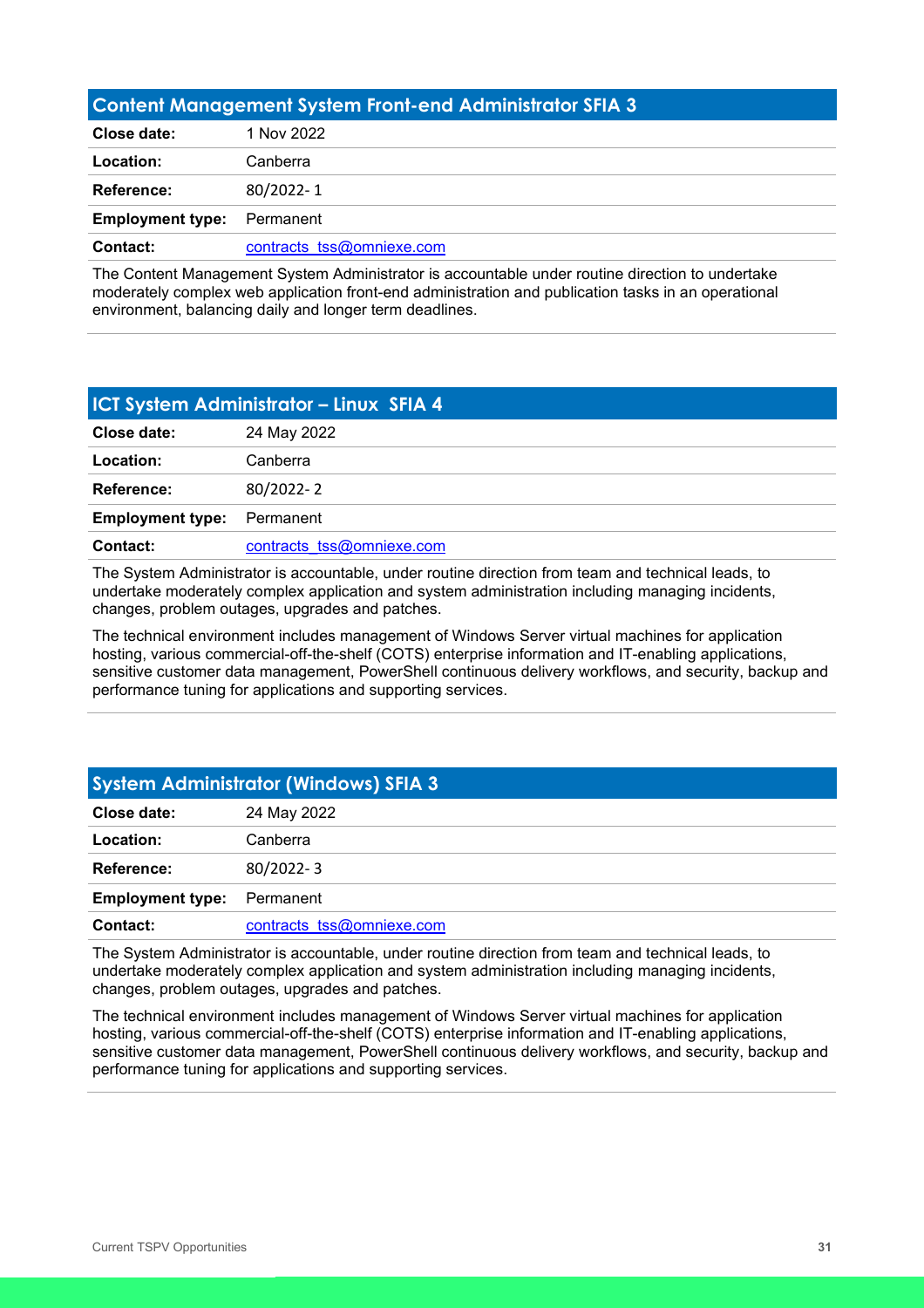<span id="page-31-0"></span>

| <b>Database Administrator SFIA 4</b> |                           |
|--------------------------------------|---------------------------|
| Close date:                          | 1 Nov 2022                |
| Location:                            | Canberra                  |
| Reference:                           | 80/2022-4                 |
| <b>Employment type:</b>              | Permanent                 |
| Contact:                             | contracts tss@omniexe.com |

The Database Administrator is accountable, under general direction from the team lead and Data Architect, to undertake complex database administration including service sustainment, incidents, changes, problem outages, upgrades and patches.

<span id="page-31-1"></span>

| <b>Splunk Administrator SFIA 4</b> |                           |
|------------------------------------|---------------------------|
| Close date:                        | 1 Nov 2022                |
| Location:                          | Canberra                  |
| <b>Reference:</b>                  | 80/2022-5                 |
| <b>Employment type:</b>            | Permanent                 |
| <b>Contact:</b>                    | contracts tss@omniexe.com |

The ICT System Administrator is accountable under general direction to undertake complex administration, integration and problem management of Commercial Off The Shelf (COTS) software relating to monitoring and maintenance of ICT servers and software, primarily in relation to the Splunk product.

Personnel will contribute both independently and collaboratively, and may perform changes, outages, upgrades, patches, software development, business analysis and service delivery (support) functions including answering customer calls and performing Level 2 and 3 support after Service Desk triage of initial requests.

<span id="page-31-2"></span>

| <b>System Engineer SFIA 4</b> |                           |
|-------------------------------|---------------------------|
| Close date:                   | 4 Oct 2022                |
| Location:                     | Canberra                  |
| Reference:                    | 26/2022-1                 |
| <b>Employment type:</b>       | Permanent                 |
| Contact:                      | contracts tss@omniexe.com |

The System Engineer will be accountable under general direction to manage complex activities and tasks relating to requirements development, system definition, design and development, integration, verification and validation. The role will facilitate planning, organisation, integration and delivery of complex systems engineering services and products.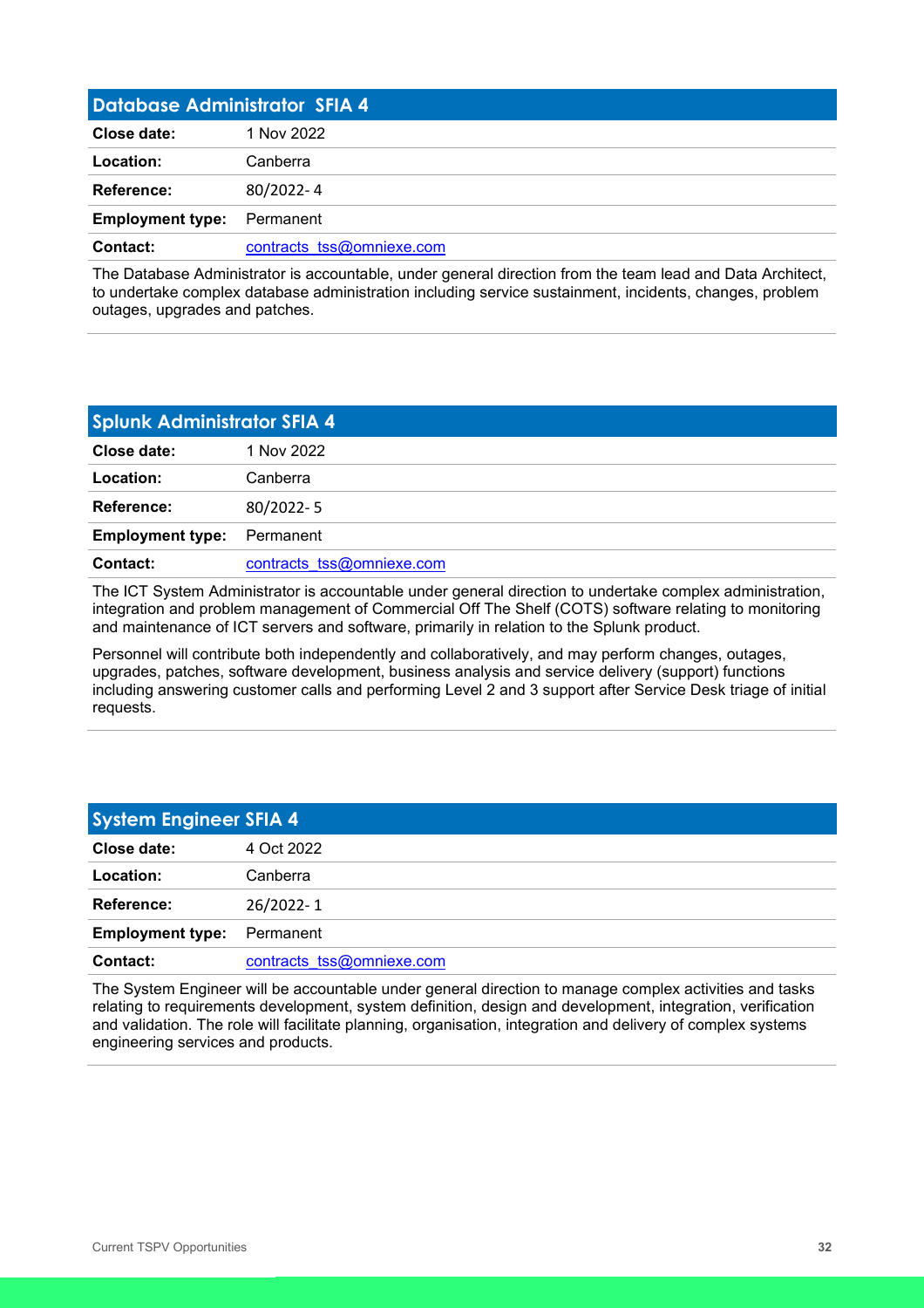<span id="page-32-0"></span>

| <b>System Engineer SFIA 4</b> |                           |
|-------------------------------|---------------------------|
| Close date:                   | 4 Oct 2022                |
| Location:                     | Canberra                  |
| Reference:                    | 26/2022-2                 |
| <b>Employment type:</b>       | Permanent                 |
| Contact:                      | contracts tss@omniexe.com |

The System Engineer will be responsible for the design, integration, testing and documentation of engineering subsystems under general direction and guidance. They will require an understanding of the client environment, processes and procedures and are required to take this into account when designing subsystems.

<span id="page-32-1"></span>

| <b>System Engineer SFIA 5</b> |                           |
|-------------------------------|---------------------------|
| Close date:                   | 4 Oct 2022                |
| Location:                     | Canberra                  |
| Reference:                    | 26/2022-3                 |
| <b>Employment type:</b>       | Permanent                 |
| Contact:                      | contracts tss@omniexe.com |

The Lead System Engineer will be accountable and responsible for providing advice and guidance on specific client ICT architectures and designs. The Lead Systems Engineer will be responsible for leading systems engineering activities in support of the delivery of major programs and projects in SNO-SPO. The system engineering activities will include, but not be limited to, technical advice, requirements capture and management, systems design, systems delivery and test & evaluation activities.

<span id="page-32-2"></span>

| <b>System Engineer SFIA 5</b> |                           |
|-------------------------------|---------------------------|
| Close date:                   | 4 Oct 2022                |
| Location:                     | Canberra                  |
| Reference:                    | 26/2022-4                 |
| <b>Employment type:</b>       | Permanent                 |
| Contact:                      | contracts tss@omniexe.com |

The System Engineer will be responsible for undertaking responsibilities to deliver a range of hosting platforms fit for customer use cases. The system engineering's role will include stakeholder engagement to establish use cases, systems design, configuration management, orchestrated deployment, monitoring, system upgrade and sustainment. A degree of mentoring of peers throughout this scope of work.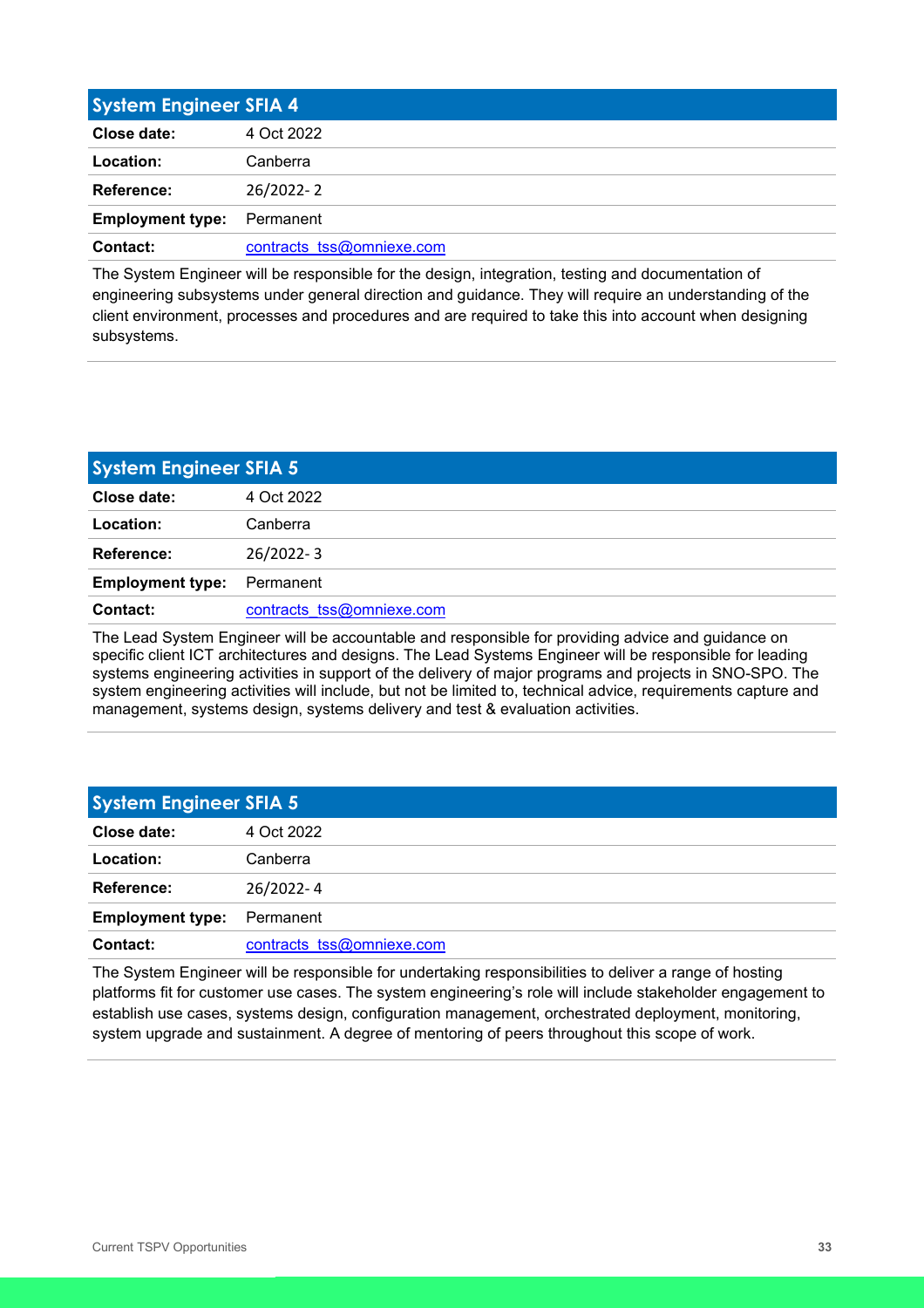<span id="page-33-0"></span>

| System Engineer / Splunk Architect SFIA 4 |                           |
|-------------------------------------------|---------------------------|
| Close date:                               | 4 Oct 2022                |
| Location:                                 | Canberra                  |
| Reference:                                | 26/2022-5                 |
| <b>Employment type:</b>                   | Permanent                 |
| Contact:                                  | contracts tss@omniexe.com |

The System Engineer / Splunk Architect will be responsible for the design, integration, testing and documentation of engineering subsystems under general direction and guidance. They will require an understanding of the client environment, processes and procedures and are required to take this into account when designing subsystems. The system engineer / Splunk Architect will be required to work across a variety of disciplines including mechanical design, thermal design and modelling, ICT infrastructure, ICT security and embedded systems development. They will be required to take broad customer requirements and develop the appropriate project documentation.

## <span id="page-33-1"></span>**ICT Desktop Support Technician SFIA 4 Close date:** 1 Nov 2022 **Location:** Canberra **Reference:** 43/2022- 1 **Employment type:** Permanent **Contact:** contracts tss@omniexe.com

ICT Desktop Support Technician will be responsible for deployment, troubleshooting and support of ICT endpoint devices. ICT endpoint devices include: Personal Computers, Thin Clients, Multifunction Devices (print, scan, copy), Monitors, Keyboard, Video, Mouse Switchboxes and IP Telephones.

<span id="page-33-2"></span>

| <b>ICT Customer Support Analyst SFIA 2</b> |                           |
|--------------------------------------------|---------------------------|
| Close date:                                | 26 May 2022               |
| Location:                                  | Canberra                  |
| Reference:                                 | 83/2022-1                 |
| <b>Employment type:</b>                    | Permanent                 |
| Contact:                                   | contracts tss@omniexe.com |

The ICT Customer Service Analyst is required to provide proficient personalised ICT customer support via the efficient management and remediation, using standard procedures, of allocated service requests. Service requests will be received by telephone, email, in-person and via an ITSM application.